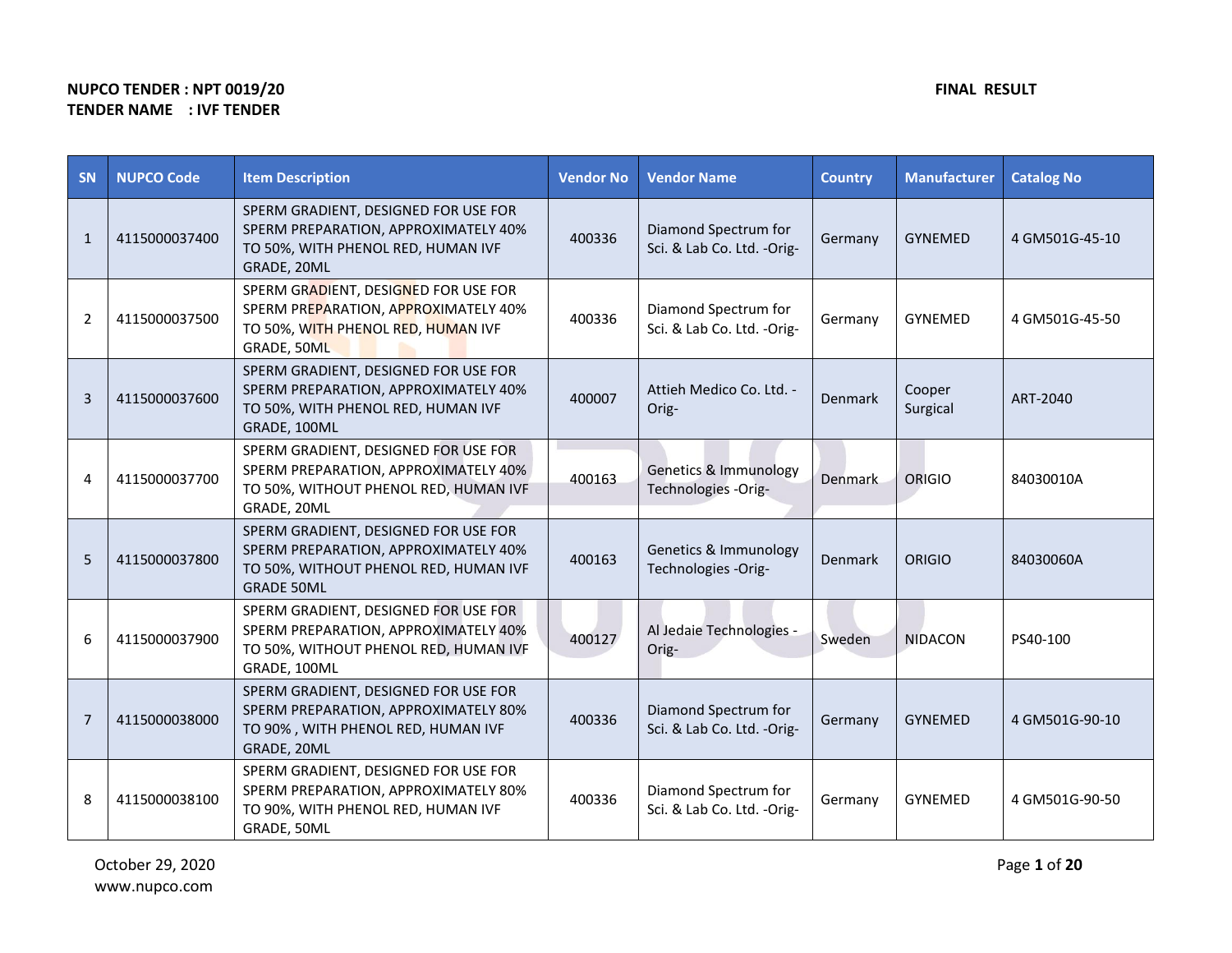| <b>SN</b> | <b>NUPCO Code</b> | <b>Item Description</b>                                                                                                                            | <b>Vendor No</b> | <b>Vendor Name</b>                                   | <b>Country</b> | <b>Manufacturer</b>     | <b>Catalog No</b>                    |
|-----------|-------------------|----------------------------------------------------------------------------------------------------------------------------------------------------|------------------|------------------------------------------------------|----------------|-------------------------|--------------------------------------|
| 9         | 4115000038200     | SPERM GRADIENT, DESIGNED FOR USE FOR<br>SPERM PREPARATION, APPROXIMATELY 80%<br>TO 90%, WITH PHENOL RED, HUMAN IVF<br>GRADE, 100ML                 | 400007           | Attieh Medico Co. Ltd. -<br>Orig-                    | Denmark        | Cooper<br>Surgical      | ART-2080                             |
| 10        | 4115000038300     | SPERM GRADIENT, DESIGNED FOR USE FOR<br>SPERM PREPARATION, APPROXIMATELY 80%<br>TO 90%, WITHOUT PHENOL RED, HUMAN IVF<br>GRADE, 20ML               | 400163           | Genetics & Immunology<br>Technologies -Orig-         | Denmark        | ORIGIO                  | 84040010A                            |
| 11        | 4115000038400     | SPERM GRADIENT, DESIGNED FOR USE FOR<br>SPERM PREPARATION, APPROXIMATELY 80%<br>TO 90%, WITHOUT PHENOL RED, HUMAN IVF<br>GRADE, 50ML               | 400163           | Genetics & Immunology<br>Technologies -Orig-         | Denmark        | ORIGIO                  | 84040060A                            |
| 12        | 4115000038500     | SPERM GRADIENT, DESIGNED FOR USE FOR<br>SPERM PREPARATION, APPROXIMATELY 80%<br>TO 90%, WITHOUT PHENOL RED, HUMAN IVF<br>GRADE, 100ML              | 400127           | Al Jedaie Technologies -<br>Orig-                    | Sweden         | <b>NIDACON</b>          | PS90-100                             |
| 13        | 4111612642100     | SPERM GRADIENT, DESIGNED FOR SPERM<br>PREPARATION AS KIT, INCLUDING TWO<br>DIFFERENT CONCENTRATION WILL BE ON<br>DEMAND, HUMAN IVF GRADE, 50M L    | 400299           | Arabian Medical and<br>Pharmaceutical Co. -<br>Orig- | Australia      | COOK-<br><b>MEDICAL</b> | K-SISG-50                            |
| 14        | 4111612642200     | SPERM GRADIENT, DESIGNED FOR SPERM<br>PREPARATION AS KIT, INCLUDING TWO<br>DIFFERENT CONCENTRATION WILL BE ON<br>DEMAND, HUMAN IVF GRADE, 100 ML   | 400336           | Diamond Spectrum for<br>Sci. & Lab Co. Ltd. -Orig-   | Germany        | <b>GYNEMED</b>          | 4 GM501G-90-100<br>& 4 GM501G-45-100 |
| 15        | 4111611307400     | SPERM WASHING PREPARATION, MEDIUM<br>FOR REMOVING PARTICLES OF SILICA,<br>APPROX. 100-125ML, WITH HEPES AND<br>PHENOL RED, HUMAN IVF GRADE         | 400336           | Diamond Spectrum for<br>Sci. & Lab Co. Ltd. -Orig-   | Germany        | <b>GYNEMED</b>          | 4 GM 501AIR+PR+G-<br>50              |
| 16        | 4111611307500     | SPERM WASHING PREPARATION, MEDIUM<br>FOR REMOVING PARTICLES OF SILICA,<br>APPROX. 100-125ML, WITH HEPES AND<br>WITHOUT PHENOL RED, HUMAN IVF GRADE | 400163           | Genetics & Immunology<br>Technologies -Orig-         | Denmark        | <b>ORIGIO</b>           | 84050060A                            |
| 17        | 4111611307600     | SPERM WASHING PREPARATION, MEDIUM<br>FOR REMOVING PARTICLES OF SILICA,<br>APPROX. 100-125ML, WITH BICARBONATE<br>AND PHENOL RED, HUMAN IVF GR ADE  | 400007           | Attieh Medico Co. Ltd. -<br>Orig-                    | Denmark        | Cooper<br>Surgical      | 10701010                             |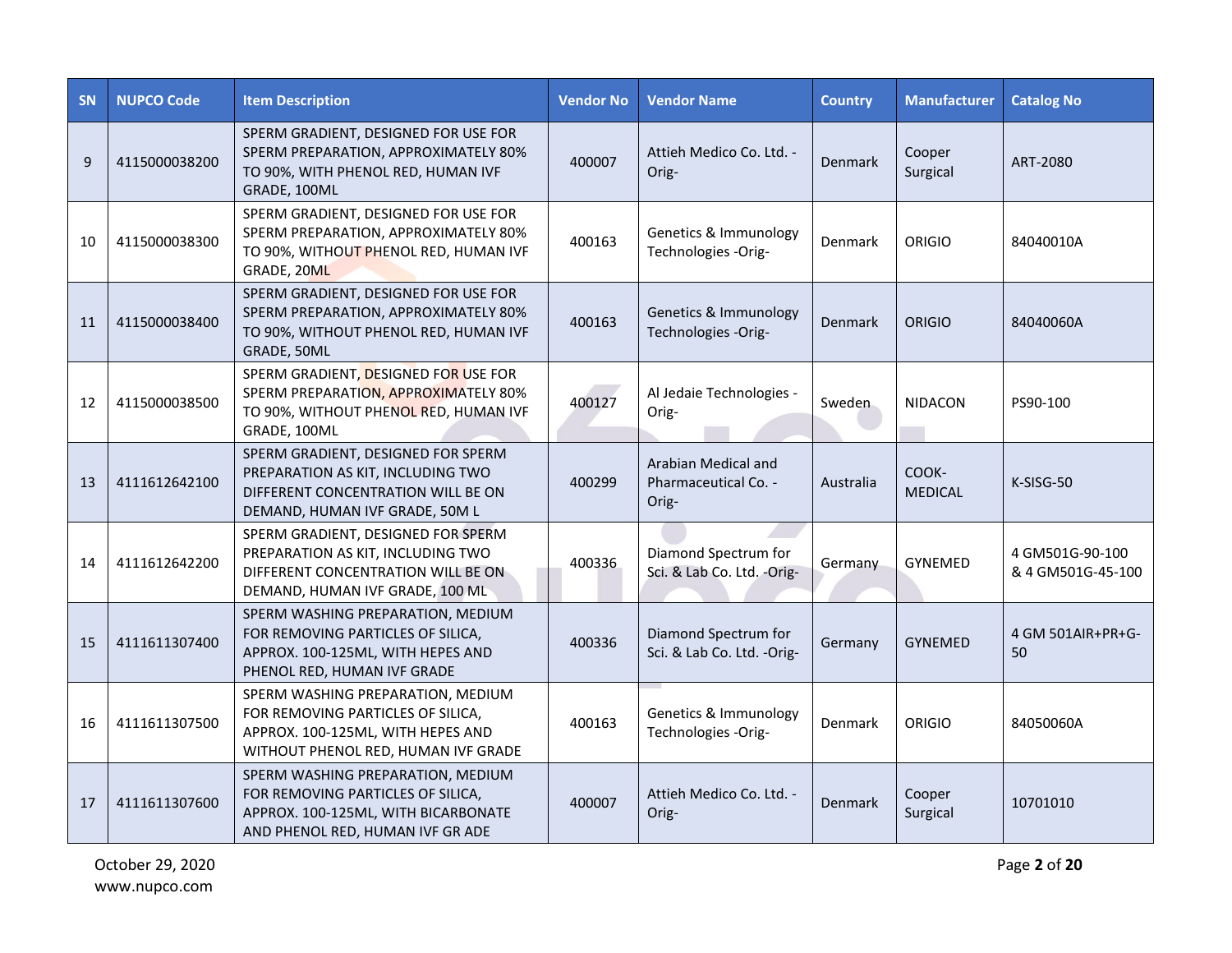| <b>SN</b> | <b>NUPCO Code</b> | <b>Item Description</b>                                                                                                                                             | <b>Vendor No</b> | <b>Vendor Name</b>                                   | <b>Country</b> | <b>Manufacturer</b>     | <b>Catalog No</b> |
|-----------|-------------------|---------------------------------------------------------------------------------------------------------------------------------------------------------------------|------------------|------------------------------------------------------|----------------|-------------------------|-------------------|
| 18        | 4111611307700     | SPERM WASHING PREPARATION, MEDIUM<br>FOR REMOVING PARTICLES OF SILICA,<br>APPROX. 100-125ML, WITH BICARBONATE<br>AND WITHOUT PHENOL RED, HUMA N IVF<br><b>GRADE</b> | 400299           | Arabian Medical and<br>Pharmaceutical Co. -<br>Orig- | Australia      | COOK-<br><b>MEDICAL</b> | K-SISM-100        |
| 19        | 4111616431200     | FERTILIZATION, MEDIUM SUPPLEMENT,<br>WITHOUT PROTEIN SUPPLEMENT, 20ML WITH<br>PHENOL RED, HUMAN IVF GRADE                                                           | 400163           | Genetics & Immunology<br>Technologies -Orig-         | <b>USA</b>     | <b>LIFE GLOBAL</b>      | <b>LGGF-020</b>   |
| 20        | 4111616431300     | FERTILIZATION, MEDIUM SUPPLEMENT,<br>WITHOUT PROTEIN SUPPLEMENT, 50ML WITH<br>PHENOL RED, HUMAN IVF GRADE                                                           | 400163           | Genetics & Immunology<br>Technologies -Orig-         | <b>USA</b>     | LIFE GLOBAL             | <b>LGGF-050</b>   |
| 21        | 4111616431400     | FERTILIZATION, MEDIUM SUPPLEMENT, WITH<br>PROTEIN SUPPLEMENT, 20ML WITHOUT<br>PHENOL RED, HUMAN IVF GRADE                                                           | 400299           | Arabian Medical and<br>Pharmaceutical Co. -<br>Orig- | Australia      | COOK-<br><b>MEDICAL</b> | K-SIFM-20         |
| 22        | 4111616431500     | FERTILIZATION, MEDIUM SUPPLEMENT, WITH<br>PROTEIN SUPPLEMENT, 50ML WITHOUT<br>PHENOL RED, HUMAN IVF GRADE                                                           | 400299           | Arabian Medical and<br>Pharmaceutical Co. -<br>Orig- | Australia      | COOK-<br><b>MEDICAL</b> | K-SIFM-50         |
| 24        | 4110622504400     | SINGLE STEP CULTURE, MEDIUM<br>SUPPLEMENTED, PROTEIN FREE USED FROM<br>D1 TO BLASTOCYST, WITH PHENOL RED,<br>HUMAN IVF GRADE, 30ML                                  | 400163           | Genetics & Immunology<br>Technologies -Orig-         | <b>USA</b>     | <b>LIFE GLOBAL</b>      | <b>LGGT-030</b>   |
| 25        | 4110622504500     | SINGLE STEP CULTURE, MEDIUM<br>SUPPLEMENTED, PROTEIN FREE USED FROM<br>D1 TO BLASTOCYST, WITH PHENOL RED,<br>HUMAN IVF GRADE, 60ML                                  | 400163           | Genetics & Immunology<br>Technologies -Orig-         | <b>USA</b>     | <b>LIFE GLOBAL</b>      | <b>LGGT-060</b>   |
| 26        | 4110622504600     | SINGLE STEP CULTURE, MEDIUM<br>SUPPLEMENTED, PROTEIN FREE USED FROM<br>D1 TO BLASTOCYST, WITH PHENOL RED,<br>HUMAN IVF GRADE, 100ML                                 | 400163           | Genetics & Immunology<br>Technologies -Orig-         | <b>USA</b>     | <b>LIFE GLOBAL</b>      | <b>LGGT-100</b>   |
| 32        | 4110622505200     | SINGLE STEP CULTURE, MEDIUM<br>SUPPLEMENTED, WITH HIGH PROTEIN USED<br>FROM D1 TO BLASTOCYST, WITH PHENOL RED,<br>HUMAN IVF GRADE, 30ML                             | 400163           | Genetics & Immunology<br>Technologies -Orig-         | <b>USA</b>     | LIFE GLOBAL             | GLHP-030          |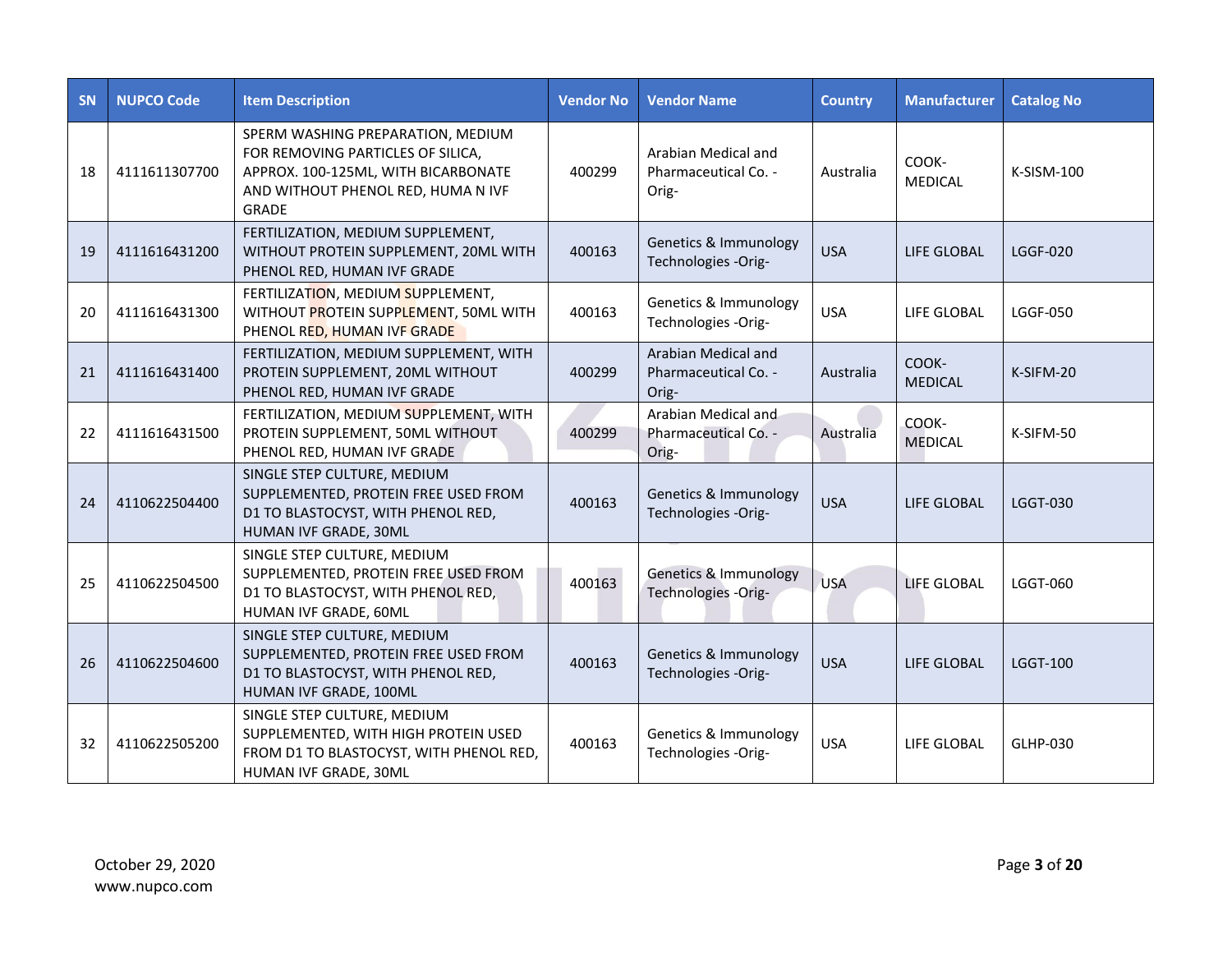| <b>SN</b> | <b>NUPCO Code</b> | <b>Item Description</b>                                                                                                                                       | <b>Vendor No</b> | <b>Vendor Name</b>                                 | <b>Country</b> | <b>Manufacturer</b> | <b>Catalog No</b> |
|-----------|-------------------|---------------------------------------------------------------------------------------------------------------------------------------------------------------|------------------|----------------------------------------------------|----------------|---------------------|-------------------|
| 33        | 4110622505300     | SINGLE STEP CULTURE, MEDIUM<br>SUPPLEMENTED, WITH HIGH PROTEIN USED<br>FROM D1 TO BLASTOCYST, WITH PHENOL RED,<br>HUMAN IVF GRADE, 60ML                       | 400163           | Genetics & Immunology<br>Technologies -Orig-       | <b>USA</b>     | <b>LIFE GLOBAL</b>  | GLHP-060          |
| 36        | 4110622505600     | SINGLE STEP CULTURE, MEDIUM<br>SUPPLEMENTED, WITH HIGH PROTEIN USED<br>FROM D1 TO BLASTOCYST, WITHOUT PHENOL<br>RED, HUMAN IVF GRADE, 30ML                    | 400336           | Diamond Spectrum for<br>Sci. & Lab Co. Ltd. -Orig- | Germany        | <b>GYNEMED</b>      | 4 GM 501H+G-50    |
| 37        | 4110622505700     | SINGLE STEP CULTURE, MEDIUM<br>SUPPLEMENTED, WITH HIGH PROTEIN USED<br>FROM D1 TO BLASTOCYST, WITHOUT PHENOL<br>RED, HUMAN IVF GRADE, 60ML                    | 400336           | Diamond Spectrum for<br>Sci. & Lab Co. Ltd. -Orig- | Germany        | <b>GYNEMED</b>      | 4 GM 501H+G-50    |
| 39        | 4110622505900     | SINGLE STEP CULTURE, MEDIUM<br>SUPPLEMENTED, WITH HUMAN SERUM<br>ALBUMIN USED FROM D1 TO BLASTOCYST,<br>WITH PHENOL RED, HUMAN IVF GRADE, 10M                 | 400007           | Attieh Medico Co. Ltd. -<br>Orig-                  | Denmark        | Cooper<br>Surgical  | 67010010          |
| 40        | 4110622506000     | SINGLE STEP CULTURE, MEDIUM<br>SUPPLEMENTED, WITH HUMAN SERUM<br>ALBUMIN USED FROM D1 TO BLASTOCYST,<br>WITH PHENOL RED, HUMAN IVF GRADE, 30M                 | 400336           | Diamond Spectrum for<br>Sci. & Lab Co. Ltd. -Orig- | Germany        | <b>GYNEMED</b>      | 4 GM 501H+PR+G-50 |
| 40        | 4110622506000     | SINGLE STEP CULTURE, MEDIUM<br>SUPPLEMENTED, WITH HUMAN SERUM<br>ALBUMIN USED FROM D1 TO BLASTOCYST,<br>WITH PHENOL RED, HUMAN IVF GRADE, 30M                 | 400007           | Attieh Medico Co. Ltd. -<br>Orig-                  | <b>Denmark</b> | Cooper<br>Surgical  | 67010010          |
| 41        | 4110622506100     | SINGLE STEP CULTURE, MEDIUM<br>SUPPLEMENTED, WITH HUMAN SERUM<br>ALBUMIN USED FROM D1 TO BLASTOCYST,<br>WITH PHENOL RED, HUMAN IVF GRADE, 60M<br>$\mathbf{I}$ | 400007           | Attieh Medico Co. Ltd. -<br>Orig-                  | Denmark        | Cooper<br>Surgical  | 67010060          |
| 42        | 4110622506200     | SINGLE STEP CULTURE, MEDIUM<br>SUPPLEMENTED, WITH HUMAN SERUM<br>ALBUMIN USED FROM D1 TO BLASTOCYST,<br>WITH PHENOL RED, HUMAN IVF GRADE, 100<br>ML           | 400163           | Genetics & Immunology<br>Technologies -Orig-       | <b>USA</b>     | LIFE GLOBAL         | <b>LGGT-100</b>   |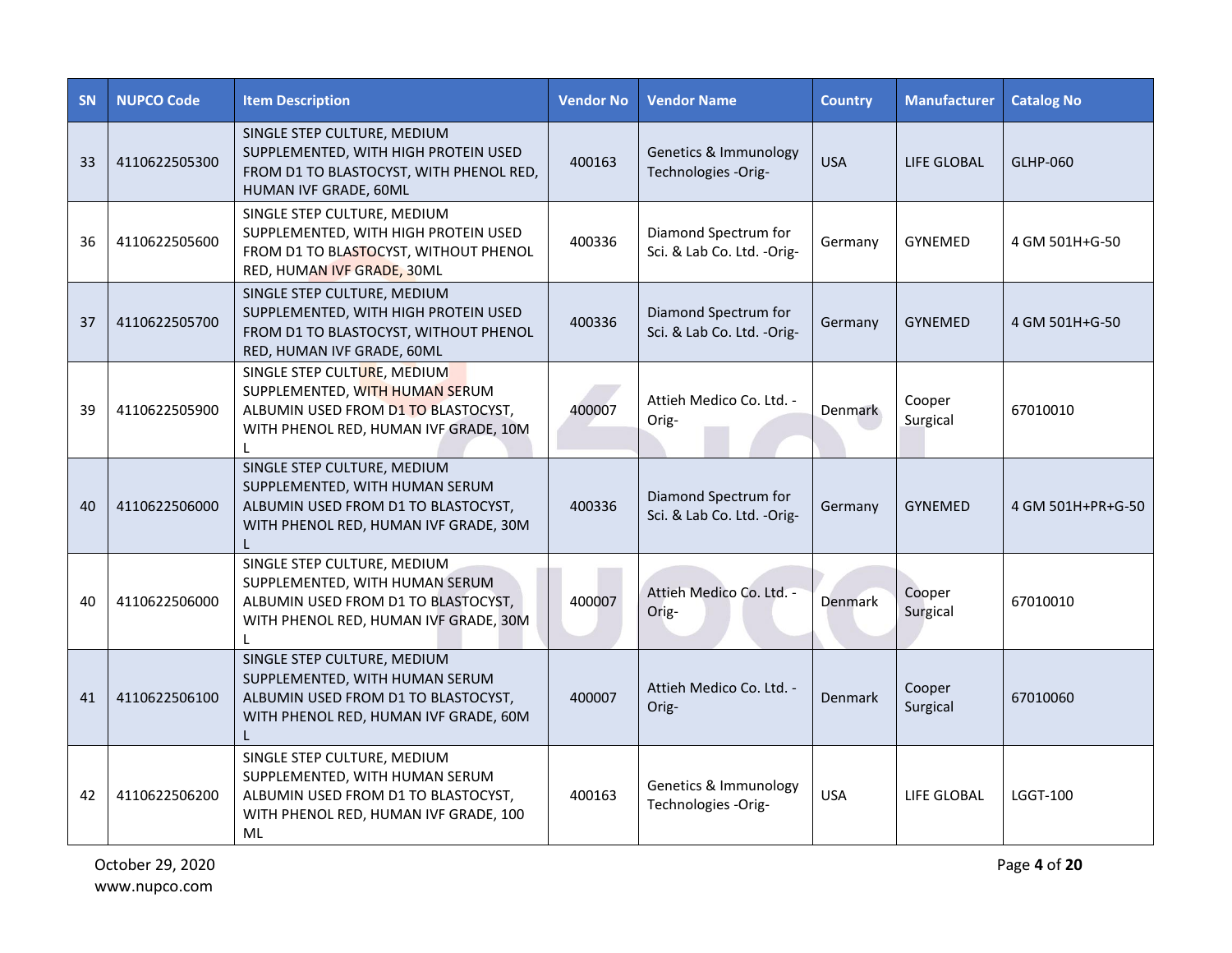| <b>SN</b> | <b>NUPCO Code</b> | <b>Item Description</b>                                                                                                                                | <b>Vendor No</b> | <b>Vendor Name</b>                                 | <b>Country</b> | <b>Manufacturer</b> | <b>Catalog No</b> |
|-----------|-------------------|--------------------------------------------------------------------------------------------------------------------------------------------------------|------------------|----------------------------------------------------|----------------|---------------------|-------------------|
| 44        | 4110622506400     | SINGLE STEP CULTURE, MEDIUM<br>SUPPLEMENTED, WITH HUMAN SERUM<br>ALBUMIN USED FROM D1 TO BLASTOCYST,<br>WITHOUT PHENOL RED, HUMAN IVF GRADE,<br>30ML   | 400336           | Diamond Spectrum for<br>Sci. & Lab Co. Ltd. -Orig- | Germany        | <b>GYNEMED</b>      | 4 GM 501H+G-50    |
| 47        | 4110622506700     | SINGLE STEP CULTURE, MEDIUM<br>SUPPLEMENTED, WITH LOW PROTEIN USED<br>FROM D1 TO BLASTOCYST, WITH PHENOL RED,<br>HUMAN IVF GRADE, 10ML                 | 400790           | <b>Constant Trading</b><br>Activities -Orig-       | Belgium        | <b>FERTIPRO</b>     | GAIN010BL         |
| 48        | 4110622506800     | SINGLE STEP CULTURE, MEDIUM<br>SUPPLEMENTED, WITH LOW PROTEIN USED<br>FROM D1 TO BLASTOCYST, WITH PHENOL RED,<br>HUMAN IVF GRADE, 30ML                 | 400163           | Genetics & Immunology<br>Technologies -Orig-       | <b>USA</b>     | LIFE GLOBAL         | H5GT-030          |
| 49        | 4110622506900     | SINGLE STEP CULTURE, MEDIUM<br>SUPPLEMENTED, WITH LOW PROTEIN USED<br>FROM D1 TO BLASTOCYST, WITH PHENOL RED,<br>HUMAN IVF GRADE, 60ML                 | 400163           | Genetics & Immunology<br>Technologies -Orig-       | <b>USA</b>     | LIFE GLOBAL         | H5GT-060          |
| 50        | 4110622507000     | SINGLE STEP CULTURE, MEDIUM<br>SUPPLEMENTED, WITH LOW PROTEIN USED<br>FROM D1 TO BLASTOCYST, WITH PHENOL RED,<br>HUMAN IVF GRADE, 100ML                | 400163           | Genetics & Immunology<br>Technologies -Orig-       | <b>USA</b>     | LIFE GLOBAL         | <b>H5GT-100</b>   |
| 55        | 4110622507500     | SINGLE STEP CULTURE, MEDIUM<br>SUPPLEMENTED, WITH SERUM PROTEIN<br>SUPPLEMENT USED FROM D1 TO BLASTOCYST,<br>WITH PHENOL RED, HUMAN IVF GRADE,<br>10ML | 400007           | Attieh Medico Co. Ltd. -<br>Orig-                  | <b>Denmark</b> | Cooper<br>Surgical  | 67020010          |
| 56        | 4110622507600     | SINGLE STEP CULTURE MEDIUM<br>SUPPLEMENTED, WITH SERUM PROTEIN<br>SUPPLEMENT USED FROM D1 TO BLASTOCYST<br>WITH PHENOL RED, HUMAN IVF GRADE, 30ML      | 400007           | Attieh Medico Co. Ltd. -<br>Orig-                  | Denmark        | Cooper<br>Surgical  | 67020010          |
| 57        | 4110622507700     | SINGLE STEP CULTURE, MEDIUM<br>SUPPLEMENTED, WITH SERUM PROTEIN<br>SUPPLEMENT USED FROM D1 TO BLASTOCYST,<br>WITH PHENOL RED, HUMAN IVF GRADE,<br>60ML | 400007           | Attieh Medico Co. Ltd. -<br>Orig-                  | Denmark        | Cooper<br>Surgical  | 67020060          |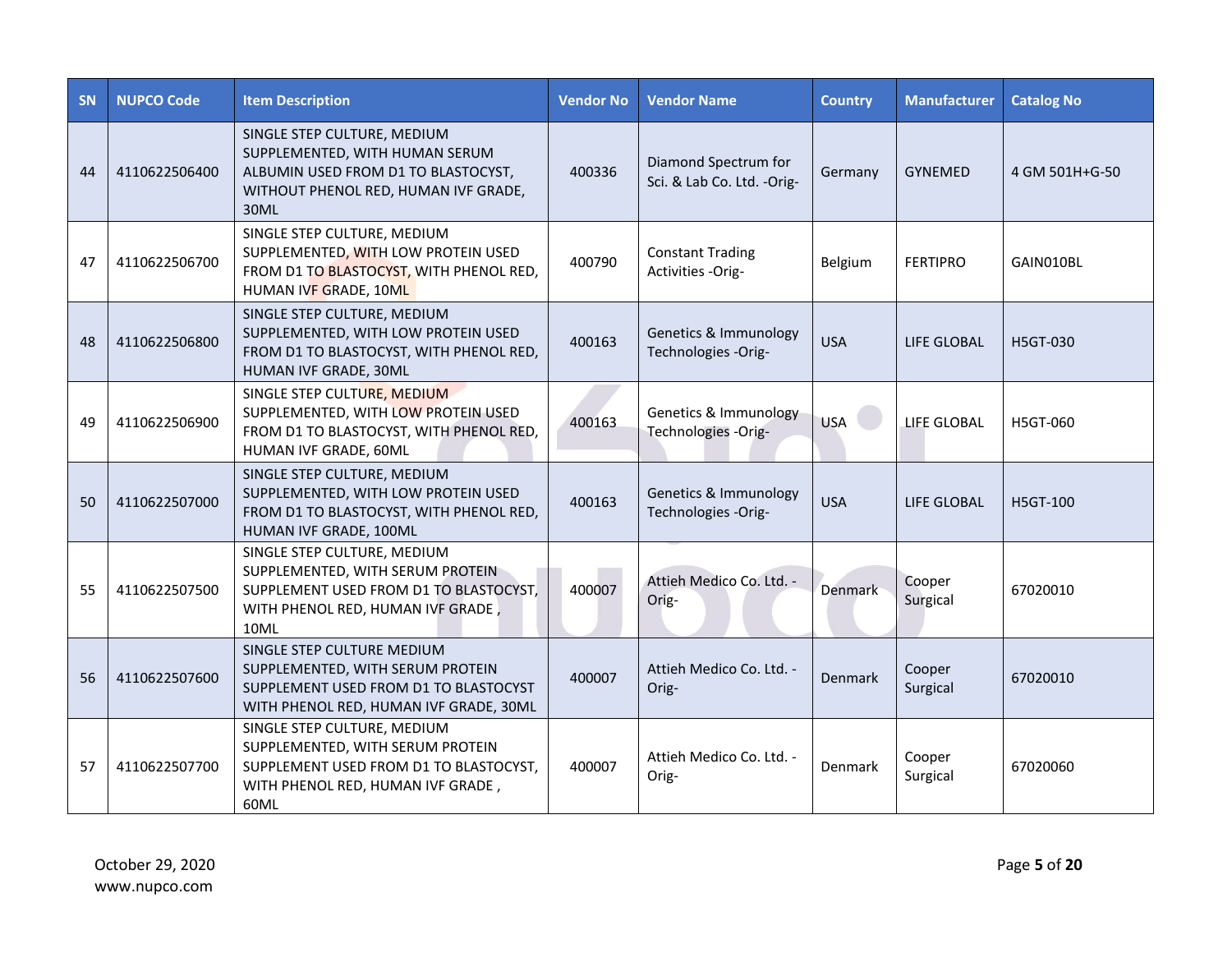| <b>SN</b> | <b>NUPCO Code</b> | <b>Item Description</b>                                                                                                                                                | <b>Vendor No</b> | <b>Vendor Name</b>                                   | <b>Country</b> | <b>Manufacturer</b>     | <b>Catalog No</b> |
|-----------|-------------------|------------------------------------------------------------------------------------------------------------------------------------------------------------------------|------------------|------------------------------------------------------|----------------|-------------------------|-------------------|
| 58        | 4110622507800     | SINGLE STEP CULTURE, MEDIUM<br>SUPPLEMENTED, WITH SERUM PROTEIN<br>SUPPLEMENT USED FROM D1 TO BLASTOCYST,<br>WITH PHENOL RED, HUMAN IVF GRADE,<br>100ML                | 400163           | Genetics & Immunology<br>Technologies -Orig-         | <b>USA</b>     | LIFE GLOBAL             | <b>LGGT-100</b>   |
| 71        | 4111613007200     | GAMETE BUFFER, HANDLING MEDIUM,<br>SUPPLEMENTED WITH HEPES/MOPS BUFFER,<br>WITH PROTEIN SUPPLEMENT, WITH PHENOL<br>RED, HUMAN IVF GRADE, 100ML                         | 400163           | Genetics & Immunology<br>Technologies -Orig-         | <b>USA</b>     | LIFE GLOBAL             | LGTH-100          |
| 72        | 4111613007300     | GAMETE BUFFER, HANDLING MEDIUM,<br>SUPPLEMENTED WITH HEPES/MOPS BUFFER,<br>WITH PROTEIN SUPPLEMENT, WITH PHENOL<br>RED, HUMAN IVF GRADE, 50ML                          | 400163           | Genetics & Immunology<br>Technologies -Orig-         | <b>USA</b>     | LIFE GLOBAL             | <b>LGTH-050</b>   |
| 73        | 4111613007400     | GAMETE BUFFER, HANDLING MEDIUM,<br>SUPPLEMENTED WITH HEPES/MOPS BUFFER<br>AND PROTEIN SUPPLEMENT, WITHOUT<br>PHENOL RED, HUMAN IVF GRADE, 50M L                        | 400299           | Arabian Medical and<br>Pharmaceutical Co. -<br>Orig- | Australia      | COOK-<br><b>MEDICAL</b> | $K-SIGB-50$       |
| 74        | 4111613007500     | GAMETE BUFFER, HANDLING MEDIUM,<br>SUPPLEMENTED WITH HEPES/MOPS BUFFER<br>AND PROTEIN SUPPLEMENT, WITHOUT<br>PHENOL RED, HUMAN IVF GRADE, 100 ML                       | 400299           | Arabian Medical and<br>Pharmaceutical Co. -<br>Orig- | Australia      | COOK-<br><b>MEDICAL</b> | K-SIGB-100        |
| 75        | 4111613007600     | GAMETE BUFFER, HANDLING MEDIUM,<br>SUPPLEMENTED WITH HEPES/MOPS BUFFER<br>AND WITHOUT PROTEIN SUPPLEMENT, WITH<br>PHENOL RED, HUMAN IVF GRADE, 100ML                   | 400007           | Attieh Medico Co. Ltd. -<br>Orig-                    | <b>Denmark</b> | Cooper<br>Surgical      | ART-1023          |
| 76        | 4111613007700     | <b>GAMETE BUFFER HANDLING MEDIUM</b><br>SUPPLEMENTED WITH HEPES/MOPS BUFFER<br>AND WITHOUT PROTEIN SUPPLEMENT,<br>WITHOUT PHENOL RED, HUMAN IVF GRAD E,<br><b>50ML</b> | 400163           | Genetics & Immunology<br>Technologies -Orig-         | <b>USA</b>     | LIFE GLOBAL             | <b>LGGH-050</b>   |
| 77        | 5113190900600     | HUMAN SERUM ALBUMIN, HUMAN IVF<br>GRADE, 5ML                                                                                                                           | 400163           | Genetics & Immunology<br>Technologies -Orig-         | <b>USA</b>     | LIFE GLOBAL             | GHSA-005          |
| 78        | 5113190900700     | HUMAN SERUM ALBUMIN, HUMAN IVF<br>GRADE, 10ML                                                                                                                          | 400163           | Genetics & Immunology<br>Technologies -Orig-         | <b>USA</b>     | LIFE GLOBAL             | <b>GHSA-005</b>   |
| 81        | 5113190901000     | SERUM PROTEIN SUPPLEMENT (SPS), HUMAN<br><b>IVF GRADE, 5ML</b>                                                                                                         | 400163           | Genetics & Immunology<br>Technologies -Orig-         | <b>USA</b>     | LIFE GLOBAL             | LGPS-005          |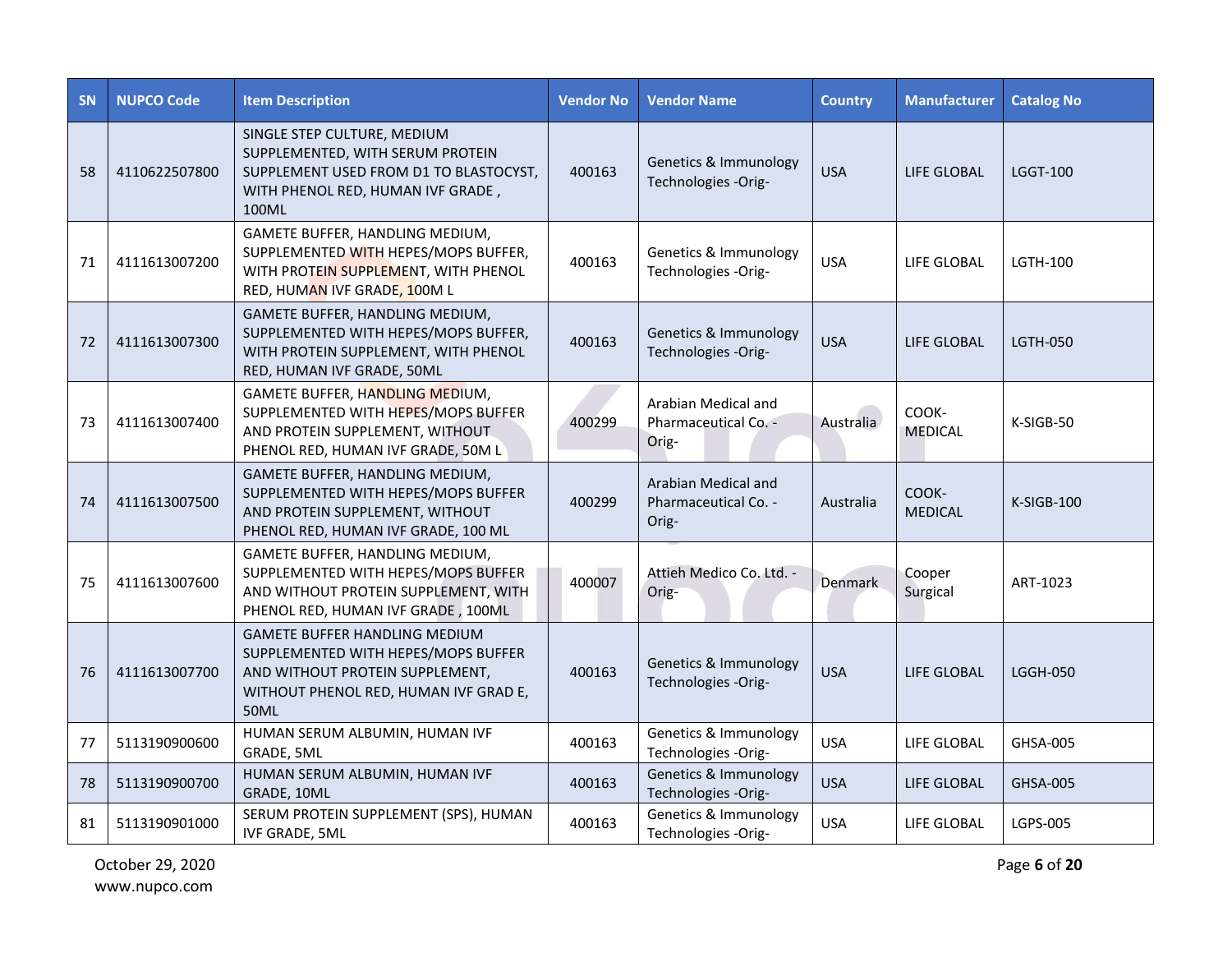| SN | <b>NUPCO Code</b> | <b>Item Description</b>                                                                                                                             | <b>Vendor No</b> | <b>Vendor Name</b>                                 | <b>Country</b> | <b>Manufacturer</b> | <b>Catalog No</b> |
|----|-------------------|-----------------------------------------------------------------------------------------------------------------------------------------------------|------------------|----------------------------------------------------|----------------|---------------------|-------------------|
| 82 | 5113190901100     | SERUM PROTEIN SUPPLEMENT (SPS), HUMAN<br><b>IVF GRADE, 10ML</b>                                                                                     | 400163           | Genetics & Immunology<br>Technologies - Orig-      | <b>USA</b>     | LIFE GLOBAL         | <b>LGPS-005</b>   |
| 83 | 5114214800900     | HYALURONIDASE ENZYME, TO FACILITATE THE<br>REMOVAL OF CUMULUS AND CORONA CELLS<br>FROM THE OOCYTE, HUMAN IVF GRADE, 1ML                             | 400163           | Genetics & Immunology<br>Technologies -Orig-       | Denmark        | <b>ORIGIO</b>       | 15110001A         |
| 84 | 5114214801000     | RECOMBINANT HUMAN HYALURONIDASE FOR<br>DENUDING OOCYTES, HUMAN IVF GRADE,<br>1ML                                                                    | 400163           | Genetics & Immunology<br>Technologies -Orig-       | Denmark        | <b>ORIGIO</b>       | 16120000A         |
| 85 | 4223150203000     | FLUSHING MEDIUM, FOR OOCYTES RETRIEVAL<br>AND WASHING, HUMAN IVF GRADE, WITH<br>PHENOL RED, WITH 10IU/ML HEPARIN, 500<br>ML                         | 400007           | Attieh Medico Co. Ltd. -<br>Orig-                  | Denmark        | Cooper<br>Surgical  | 10765060          |
| 86 | 4223150203100     | FLUSHING MEDIUM, FOR OOCYTES RETRIEVAL<br>AND WASHING, HUMAN IVF GRADE, WITHOUT<br>PHENOL RED, WITH 10IU/ML HEPARIN, 500<br><b>ML</b>               | 400336           | Diamond Spectrum for<br>Sci. & Lab Co. Ltd. -Orig- | Germany        | <b>GYNEMED</b>      | 4 GM 501F-500     |
| 87 | 4223150203200     | FLUSHING MEDIUM, FOR OOCYTES RETRIEVAL<br>AND WASHING, HUMAN IVF GRADE, WITH<br>PHENOL RED, WITH 10IU/ML HEPARIN,<br>APPROXIMATELY 125 ML           | 400007           | Attieh Medico Co. Ltd. -<br>Orig-                  | Denmark        | Cooper<br>Surgical  | 10760125          |
| 88 | 4223150203300     | FLUSHING MEDIUM, FOR OOCYTES RETRIEVAL<br>AND WASHING, HUMAN IVF GRADE, WITHOUT<br>PHENOL RED, WITH 10IU/ML HEPARIN,<br><b>APPROXIMATELY 125 ML</b> | 400336           | Diamond Spectrum for<br>Sci. & Lab Co. Ltd. -Orig- | Germany        | GYNEMED             | 4 GM 501F-100     |
| 89 | 4223150203400     | FLUSHING MEDIUM, FOR OOCYTES RETRIEVAL<br>AND WASHING, WITHOUT HEPARIN, WITH<br>PHENOL RED, HUMAN IVF GRADE,<br>APPROXIMATELY 125 ML                | 400007           | Attieh Medico Co. Ltd. -<br>Orig-                  | Denmark        | Cooper<br>Surgical  | 10845060          |
| 90 | 4223150203500     | FLUSHING MEDIUM, FOR OOCYTES RETRIEVAL<br>AND WASHING, WITHOUT HEPARIN, WITHOUT<br>PHENOL RED, HUMAN IVF GRADE,<br><b>APPROXIMATELY 125 ML</b>      | 400790           | <b>Constant Trading</b><br>Activities -Orig-       | Belgium        | <b>FERTIPRO</b>     | FLUSH100          |
| 91 | 4223150203600     | FLUSHING MEDIUM, FOR OOCYTES RETRIEVAL<br>AND WASHING, WITHOUT HEPARIN, WITH<br>PHENOL RED, HUMAN IVF GRADE, 500ML                                  | 400790           | <b>Constant Trading</b><br>Activities -Orig-       | Belgium        | <b>FERTIPRO</b>     | FLUSH100PHR       |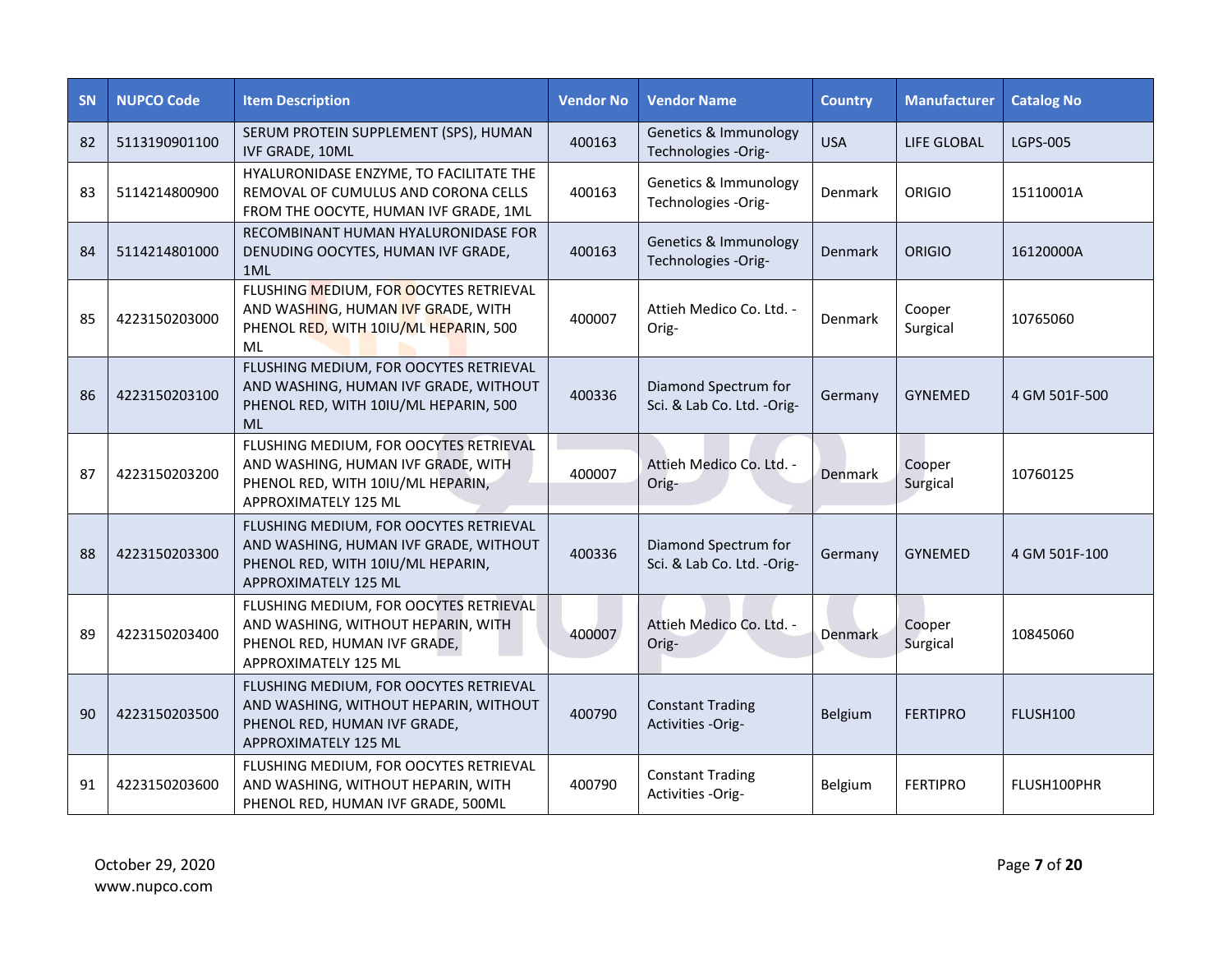| <b>SN</b> | <b>NUPCO Code</b> | <b>Item Description</b>                                                                                                                            | <b>Vendor No</b> | <b>Vendor Name</b>                                 | <b>Country</b> | <b>Manufacturer</b> | <b>Catalog No</b> |
|-----------|-------------------|----------------------------------------------------------------------------------------------------------------------------------------------------|------------------|----------------------------------------------------|----------------|---------------------|-------------------|
| 92        | 4223150203700     | FLUSHING MEDIUM, FOR OOCYTES RETRIEVAL<br>AND WASHING, WITHOUT HEPARIN, WITHOUT<br>PHENOL RED, HUMAN IVF GRADE, 500ML                              | 400790           | <b>Constant Trading</b><br>Activities -Orig-       | <b>Belgium</b> | <b>FERTIPRO</b>     | FLUSH500          |
| 94        | 4223150203900     | FLUSHING MEDIUM, FOR OOCYTES RETRIEVAL<br>AND WASHING, WITHOUT PROTEIN AND WITH<br>10IU/ML HEPARIN, WITHOUT PHENOL RED,<br>HUMAN IVF GRADE, 1 00ML | 400336           | Diamond Spectrum for<br>Sci. & Lab Co. Ltd. -Orig- | Germany        | <b>GYNEMED</b>      | 4 GM 501F-100     |
| 96        | 4223150204100     | FLUSHING MEDIUM, FOR OOCYTES RETRIEVAL<br>AND WASHING, WITHOUT PROTEIN AND WITH<br>10IU/ML HEPARIN, WITHOUT PHENOL RED,<br>HUMAN IVF GRADE, 5 00ML | 400336           | Diamond Spectrum for<br>Sci. & Lab Co. Ltd. -Orig- | Germany        | <b>GYNEMED</b>      | 4 GM 501F-500     |
| 97        | 4220341119200     | BIOPSY, MEDIUM, 20ML A UNIQUE<br>FORMULATION DESIGN TO MAINTAIN<br><b>EMBRYO DURING THE BIOPSY PROCEDURE,</b><br><b>HUMAN IVF GRADE</b>            | 400163           | Genetics & Immunology<br>Technologies -Orig-       | Denmark        | <b>ORIGIO</b>       | 10620010A         |
| 98        | 4220341119300     | BIOPSY, MEDIUM, 10ML A UNIQUE<br>FORMULATION DESIGN TO MAINTAIN<br>EMBRYO DURING THE BIOPSY PROCEDURE,<br><b>HUMAN IVF GRADE</b>                   | 400163           | Genetics & Immunology<br>Technologies -Orig-       | Denmark        | ORIGIO              | 10620010A         |
| 99        | 5124190001300     | CULTURE, PARAFFIN OIL, FOR OIL EVERYDAY<br>USE MICRO DROP CULTURE AND<br>MICROMANIPULATION 100ML, HUMAN IVF<br>GRADE                               | 400127           | Al Jedaie Technologies -<br>Orig-                  | Sweden         | <b>NIDACON</b>      | NO-100            |
| 100       | 5124190001400     | CULTURE, PARAFFIN OI,L FOR OIL EVERYDAY<br>USE MICRO DROP CULTURE AND<br>MICROMANIPULATION 500ML, HUMAN IVF<br><b>GRADE</b>                        | 400163           | Genetics & Immunology<br>Technologies -Orig-       | <b>USA</b>     | LIFE GLOBAL         | LGPO-500          |
| 101       | 4115000038600     | PVP TO RESTRICT SPERM MOTILITY IN ORDER<br>TO ALLOW THE PICKUP OF SPERM FOR ICSI,<br><b>HUMAN IVF GRADE</b>                                        | 400336           | Diamond Spectrum for<br>Sci. & Lab Co. Ltd. -Orig- | Germany        | <b>GYNEMED</b>      | 4 PVP 0001-5      |
| 102       | 4115000038700     | SPERM FREEZING, MEDIUM<br>CRYOPROTECTANT SOLUTION DESIGNED FOR<br>CRYOPRESERVATION OF SPERM 10ML,<br><b>HUMAN IVF GRADE</b>                        | 400163           | Genetics & Immunology<br>Technologies -Orig-       | Denmark        | <b>ORIGIO</b>       | 10670010A         |
| 103       | 4115000038800     | SPERMS IGA-COMPLETE, HUMAN IVF GRADE,<br>(50 KT/BX)                                                                                                | 400037           | AL KAMAL IMPORT<br>OFFICE CO., LTD. - Orig-        | <b>USA</b>     | Bioscreen,<br>Inc.  | MAR-A             |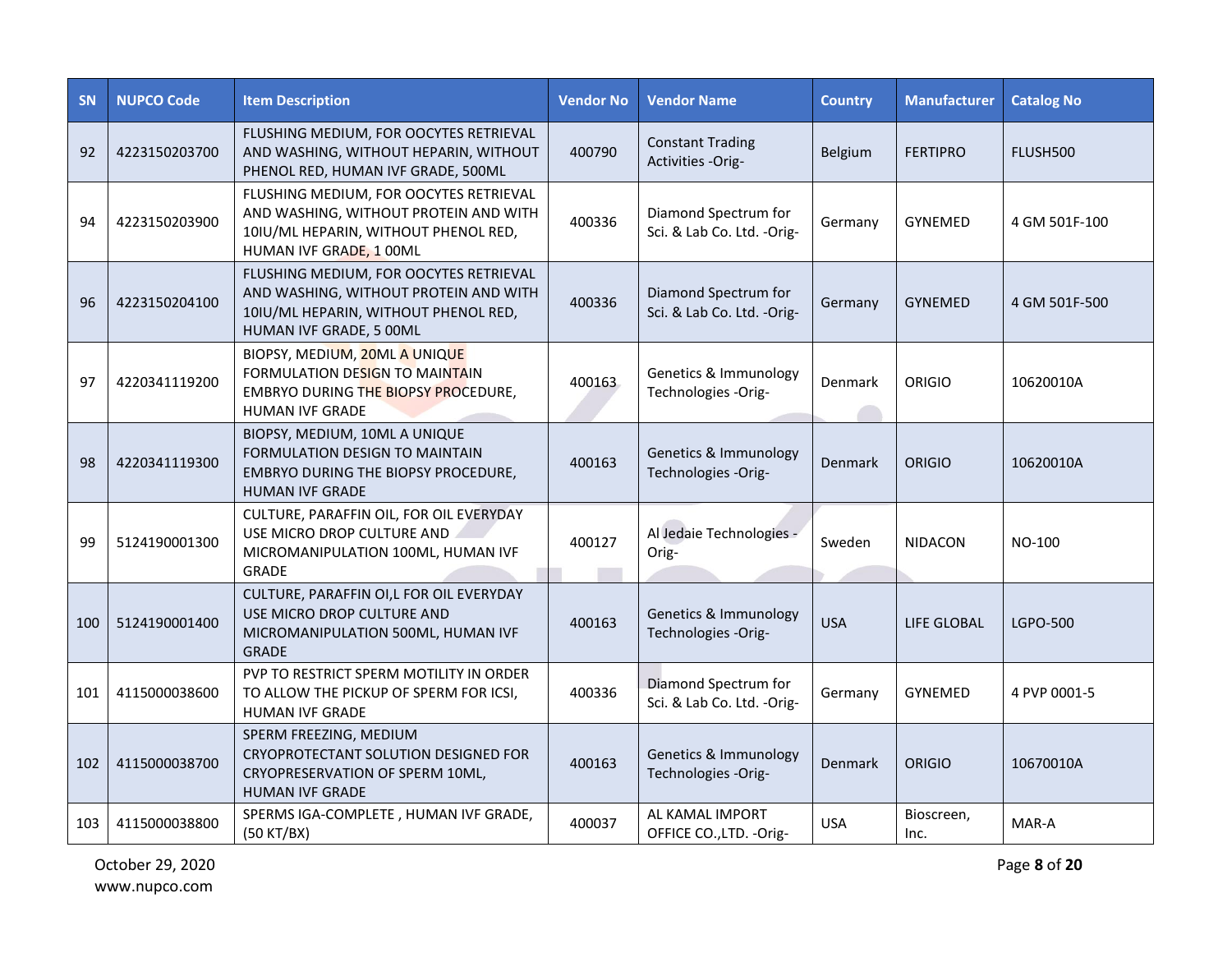| <b>SN</b> | <b>NUPCO Code</b> | <b>Item Description</b>                                                                                                 | <b>Vendor No</b> | <b>Vendor Name</b>                                      | <b>Country</b> | <b>Manufacturer</b>                            | <b>Catalog No</b> |
|-----------|-------------------|-------------------------------------------------------------------------------------------------------------------------|------------------|---------------------------------------------------------|----------------|------------------------------------------------|-------------------|
| 104       | 4115000038900     | SPERMS IGG-COMPLETE, HUMAN IVF GRADE,<br>(50 KT/BX)                                                                     | 400037           | AL KAMAL IMPORT<br>OFFICE CO., LTD. - Orig-             | <b>USA</b>     | Bioscreen,<br>Inc.                             | MAR--G            |
| 105       | 4111611307800     | KIT, SPERM, STAINING, FOR SPERM<br>MORPHOLOGY, HUMAN IVF GRADE                                                          | 400037           | AL KAMAL IMPORT<br>OFFICE CO., LTD. - Orig-             | Spain          | QUÍMICA<br><b>CLÍNICA</b><br>APLICADA,<br>S.A. | SS                |
| 106       | 4110532419500     | SOLUTION KIT, VITRIFICATION, TO FREEZE,<br>CLEAVAGE STAGE EMBRYO, HUMAN IVF<br><b>GRADE</b>                             | 400163           | Genetics & Immunology<br>Technologies -Orig-            | Japan          | Kitazato                                       | 91101             |
| 107       | 4110532419600     | SOLUTION KIT, VITRIFICATION, TO FREEZE<br>BLASTOCYST, HUMAN IVF GRADE                                                   | 400007           | Attieh Medico Co. Ltd. -<br>Orig-                       | Denmark        | Cooper<br>Surgical                             | 12284001          |
| 107       | 4110532419600     | SOLUTION KIT, VITRIFICATION, TO FREEZE<br>BLASTOCYST, HUMAN IVF GRADE                                                   | 400163           | <b>Genetics &amp; Immunology</b><br>Technologies -Orig- | Japan          | Kitazato                                       | 91101             |
| 108       | 4110532419700     | SOLUTION KIT, VITRIFICATION, TO FREEZE<br>OOCYTES, HUMAN IVF GRADE                                                      | 400163           | Genetics & Immunology<br>Technologies -Orig-            | Japan          | Kitazato                                       | 91101             |
| 109       | 4110532419800     | MEDIUM KIT, VITRIFICATION WARMING, TO<br>THAW THE BLASTOCYST, HUMAN IVF GRADE                                           | 400007           | Attieh Medico Co. Ltd. -<br>Orig-                       | Denmark        | Cooper<br>Surgical                             | 12295002          |
| 110       | 4110532419900     | MEDIUM KIT, VITRIFICATION WARMING, TO<br>THAW THE OOCYTES, HUMAN IVF GRADE                                              | 400007           | Attieh Medico Co. Ltd. -<br>Orig-                       | <b>Denmark</b> | Cooper<br>Surgical                             | ART-8031          |
| 111       | 4110532420000     | MEDIUM KIT, VITRIFICATION, WARMING, TO<br>THAW THE CLEAVAGE STAGE EMBRYO,<br><b>HUMAN IVF GRADE</b>                     | 400163           | Genetics & Immunology<br>Technologies -Orig-            | Japan          | Kitazato                                       | 91121             |
| 111       | 4110532420000     | MEDIUM KIT, VITRIFICATION, WARMING, TO<br>THAW THE CLEAVAGE STAGE EMBRYO,<br><b>HUMAN IVF GRADE</b>                     | 400007           | Attieh Medico Co. Ltd. -<br>Orig-                       | Denmark        | Cooper<br>Surgical                             | ART-8030          |
| 112       | 4110532420100     | SOLUTION KIT, VITRIFICATION, TO FREEZE, ALL<br>OOCYTE, AND EMBRYO, CLEAVAGE STAGES,<br>AND BLASTOCYST, (UNIVERSAL)      | 400163           | Genetics & Immunology<br>Technologies -Orig-            | Japan          | Kitazato                                       | 91101             |
| 113       | 4110532420200     | SOLUTION KIT, VITRIFICATION-WARMING, TO<br>THAW ALL OOCYTE, AND EMBRYO, CLEAVAGE<br>STAGES, AND BLASTOCYST, (UNIVERSAL) | 400007           | Attieh Medico Co. Ltd. -<br>Orig-                       | Denmark        | Cooper<br>Surgical                             | ART-8031          |
| 114       | 4112210700800     | CULTURE MEDIA, BLASTOCYST, FOR EMBRYO<br>CULTURE, WITH PHENOL RED, HUMAN IVF<br>GRADE, 10 ML                            | 400007           | Attieh Medico Co. Ltd. -<br>Orig-                       | Denmark        | Cooper<br>Surgical                             | 83060010          |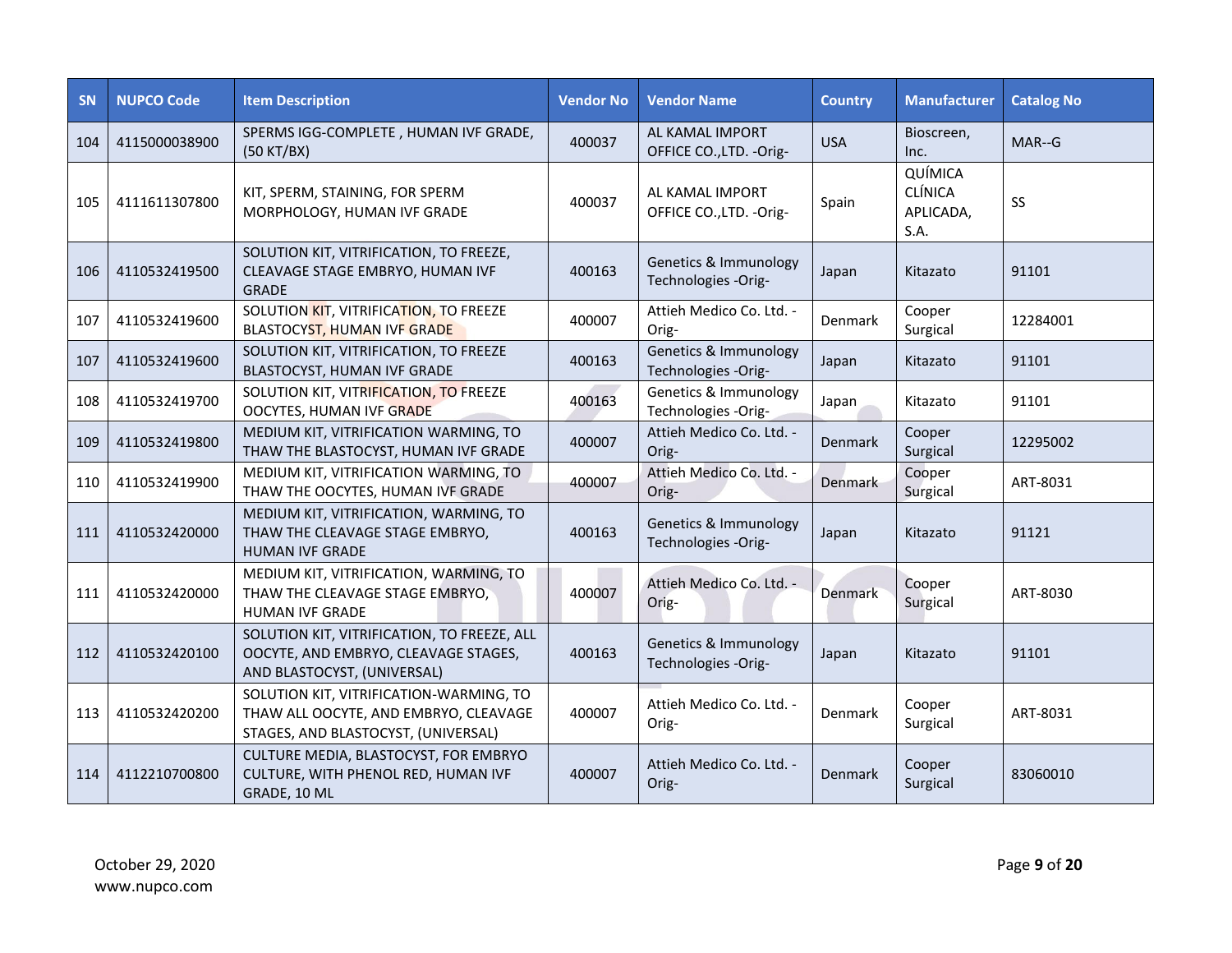| <b>SN</b> | <b>NUPCO Code</b> | <b>Item Description</b>                                                                              | <b>Vendor No</b> | <b>Vendor Name</b>                                   | <b>Country</b> | <b>Manufacturer</b>     | <b>Catalog No</b> |
|-----------|-------------------|------------------------------------------------------------------------------------------------------|------------------|------------------------------------------------------|----------------|-------------------------|-------------------|
| 115       | 4112210700900     | CULTURE MEDIA, BLASTOCYST, FOR EMBRYO<br>CULTURE, WITH PHENOL RED, HUMAN IVF<br>GRADE, 20 ML         | 400163           | Genetics & Immunology<br>Technologies -Orig-         | <b>USA</b>     | LIFE GLOBAL             | <b>LGGG-020</b>   |
| 116       | 4112210701000     | CULTURE MEDIA, BLASTOCYST, FOR EMBRYO<br>CULTURE, WITH PHENOL RED, HUMAN IVF<br>GRADE, 50 ML         | 400163           | Genetics & Immunology<br>Technologies -Orig-         | <b>USA</b>     | LIFE GLOBAL             | <b>LGGG-050</b>   |
| 117       | 4112210701100     | CULTURE MEDIA, BLASTOCYST, FOR EMBRYO<br>CULTURE, WITH PHENOL RED, HUMAN IVF<br>GRADE, 100 ML        | 400163           | Genetics & Immunology<br>Technologies -Orig-         | <b>USA</b>     | LIFE GLOBAL             | <b>LGGG-100</b>   |
| 118       | 4112210701200     | CULTURE MEDIA, BLASTOCYST, FOR EMBRYO<br>CULTURE, WITHOUT PHENOL RED, HUMAN IVF<br>GRADE, 10 ML      | 400007           | Attieh Medico Co. Ltd. -<br>Orig-                    | Denmark        | Cooper<br>Surgical      | 83050010          |
| 119       | 4112210701300     | CULTURE MEDIA, BLASTOCYST, FOR EMBRYO<br>CULTURE, WITHOUT PHENOL RED, HUMAN IVF<br>GRADE, 20 ML      | 400299           | Arabian Medical and<br>Pharmaceutical Co. -<br>Orig- | Australia      | COOK-<br><b>MEDICAL</b> | K-SIBM-20         |
| 120       | 4112210701400     | CULTURE MEDIA, BLASTOCYST, FOR EMBRYO<br>CULTURE, WITHOUT PHENOL RED, HUMAN IVF<br>GRADE, 50 ML      | 400299           | Arabian Medical and<br>Pharmaceutical Co. -<br>Orig- | Australia      | COOK-<br><b>MEDICAL</b> | K-SIBM-50         |
| 122       | 4112210701600     | CULTURE MEDIA, CLEAVAGE STAGE, FOR<br>EMBRYO CULTURE, WITH PHENOL RED,<br>HUMAN IVF GRADE, 10 ML     | 400007           | Attieh Medico Co. Ltd. -<br>Orig-                    | Denmark        | Cooper<br>Surgical      | 83040010          |
| 124       | 4112210701800     | CULTURE MEDIA, CLEAVAGE STAGE, FOR<br>EMBRYO CULTURE, WITH PHENOL RED,<br>HUMAN IVF GRADE, 50 ML     | 400007           | Attieh Medico Co. Ltd. -<br>Orig-                    | Denmark        | Cooper<br>Surgical      | 83040060          |
| 126       | 4112210702000     | CULTURE MEDIA, CLEAVAGE STAGE, FOR<br>EMBRYO CULTURE, WITHOUT PHENOL RED,<br>HUMAN IVF GRADE, 10 ML  | 400007           | Attieh Medico Co. Ltd. -<br>Orig-                    | Denmark        | Cooper<br>Surgical      | 83030010          |
| 127       | 4112210702100     | CULTURE MEDIA, CLEAVAGE STAGE, FOR<br>EMBRYO CULTURE, WITHOUT PHENOL RED,<br>HUMAN IVF GRADE, 20 ML  | 400299           | Arabian Medical and<br>Pharmaceutical Co. -<br>Orig- | Australia      | COOK-<br><b>MEDICAL</b> | K-SICM-20         |
| 128       | 4112210702200     | CULTURE MEDIA, CLEAVAGE STAGE, FOR<br>EMBRYO CULTURE, WITHOUT PHENOL RED,<br>HUMAN IVF GRADE, 50 ML  | 400299           | Arabian Medical and<br>Pharmaceutical Co. -<br>Orig- | Australia      | COOK-<br>MEDICAL        | K-SICM-50         |
| 129       | 4112210702300     | CULTURE MEDIA, CLEAVAGE STAGE, FOR<br>EMBRYO CULTURE, WITHOUT PHENOL RED,<br>HUMAN IVF GRADE, 100 ML | 400299           | Arabian Medical and<br>Pharmaceutical Co. -<br>Orig- | Australia      | COOK-<br><b>MEDICAL</b> | K-SICM-100        |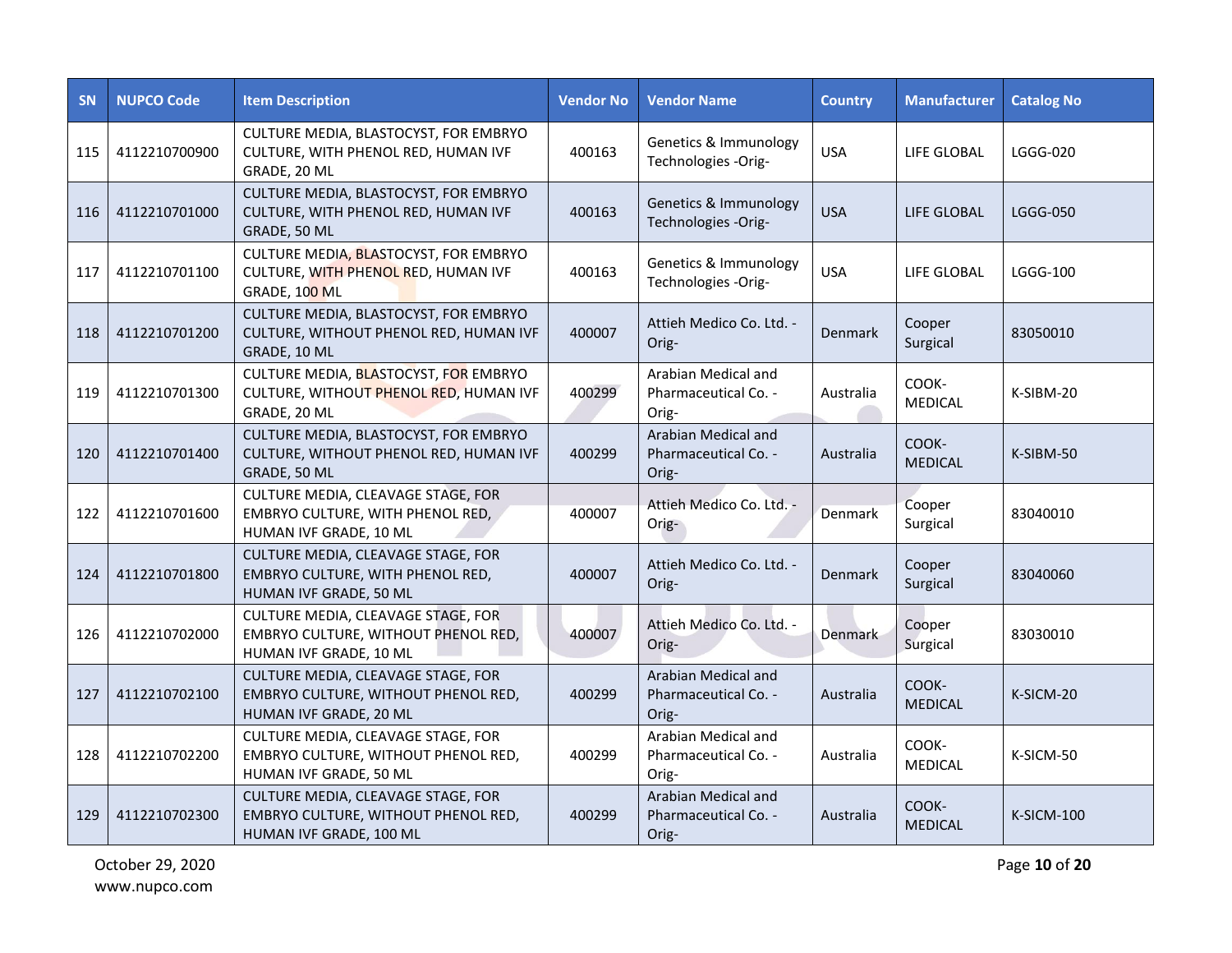| <b>SN</b> | <b>NUPCO Code</b> | <b>Item Description</b>                                                                                                        | <b>Vendor No</b> | <b>Vendor Name</b>                                 | <b>Country</b> | <b>Manufacturer</b>          | <b>Catalog No</b>        |
|-----------|-------------------|--------------------------------------------------------------------------------------------------------------------------------|------------------|----------------------------------------------------|----------------|------------------------------|--------------------------|
| 130       | 4111611307900     | MEDIA, SPERM, CONTAINING SPERM<br>ACTIVATING AGENT, (THEOPHYLLINE), HEPES<br>BUFFER, HUMAN IVF GRADE, 1 ML                     | 400336           | Diamond Spectrum for<br>Sci. & Lab Co. Ltd. -Orig- | Germany        | <b>GYNEMED</b>               | 4 GM 501SMOBIL5-S        |
| 131       | 4111611308000     | MEDIA, SPERM, CONTAINING SPERM<br>ACTIVATING AGENT, (THEOPHYLLINE), HEPES<br>BUFFER, HUMAN IVF GRADE, 2.5 ML                   | 400336           | Diamond Spectrum for<br>Sci. & Lab Co. Ltd. -Orig- | Germany        | <b>GYNEMED</b>               | 4 GM 501SMOBIL5          |
| 134       | 4110621702500     | MEDIA, CULTURE, CONTAINING OOCYTE,<br>ACTIVATING AGENT, WITH BICARBONATE<br>BUFFER, CALCIUM IONOPHORE, HUMAN IVF<br>GRADE, 1ML | 400336           | Diamond Spectrum for<br>Sci. & Lab Co. Ltd. -Orig- | Germany        | <b>GYNEMED</b>               | 4 GM 508CULT-<br>ACTIVE1 |
| 135       | 4111616431600     | KITS, SPERM, DNA, FRAGMENTATION, FOR 10<br>DETERMINATION, HUMAN IVF GRADE                                                      | 400037           | AL KAMAL IMPORT<br>OFFICE CO., LTD. - Orig-        | China          | GoldCyto<br>Biotech corp.    | GOLDCYTO-DNA             |
| 136       | 4111616431700     | KIT, SPERM, OXIDATIVE, STRESS, FOR 20<br>DETERMINATION, HUMAN IVF GRADE                                                        | 400037           | AL KAMAL IMPORT<br>OFFICE CO., LTD. - Orig-        | India          | CANDORE<br><b>BIOSCIENCE</b> | CANros-20                |
| 137       | 4112210702400     | MEDIA, EMBRYO TRANSFER, SUPPLEMENTED<br>WITH HYALURONAN, BICARBONATE BUFFER,<br><b>10 ML</b>                                   | 400007           | Attieh Medico Co. Ltd. -<br>Orig-                  | Denmark        | Cooper<br>Surgical           | 10520010                 |
| 140       | 4111616431900     | TEST KIT, FRUCTOSE, FOR SPERM, IN IVF, FOR<br>10 DETERMINATIONS, HUMAN IVF GRADE                                               | 400790           | <b>Constant Trading</b><br>Activities -Orig-       | Belgium        | <b>FERTIPRO</b>              | <b>FRUCTO</b>            |
| 141       | 4112210702600     | MEDIA, CLEAVAGE, STAGE, CULTURE, WITH<br>GM-SCF, WITH BICARBONATE BUFFER,<br><b>HUMAN IVF GRADE</b>                            | 400007           | Attieh Medico Co. Ltd. -<br>Orig-                  | Denmark        | Cooper<br>Surgical           | 12040003                 |
| 142       | 4112210702700     | MEDIA, SINGLE, STEP, CULTURE, WITH GM-<br>SCF, WITH BICARBONATE BUFFER, HUMAN IVF<br><b>GRADE</b>                              | 400007           | Attieh Medico Co. Ltd. -<br>Orig-                  | Denmark        | Cooper<br>Surgical           | 77020003                 |
| 143       | 4112210702800     | MEDIA, BLASTOCYST, CULTURE, WITH GM-SCF,<br>WITH BICARBONATE BUFFER, HUMAN IVF<br><b>GRADE</b>                                 | 400007           | Attieh Medico Co. Ltd. -<br>Orig-                  | Denmark        | Cooper<br>Surgical           | 12050003                 |
| 145       | 4114000082000     | KIT, IN-VITRO MATURATION, (IVM), FOR<br>OOCYTE MATURATION, HUMAN IVF GRADE                                                     | 400007           | Attieh Medico Co. Ltd. -<br>Orig-                  | Denmark        | Cooper<br>Surgical           | 82214010                 |
| 146       | 4111616432000     | TEST KIT, VITALITY, FOR TESTING, SPERM<br>VIABILITY, HUMAN IVF GRADE                                                           | 400790           | <b>Constant Trading</b><br>Activities -Orig-       | Belgium        | <b>FERTIPRO</b>              | <b>VITAL</b>             |
| 149       | 4111611308300     | MEDIA CONTAINING HYALURONAN FOR<br>SPERM SELECTION AND SLOWING SPERM<br>MOVEMENT, HUMAN IVF GRADE                              | 400007           | Attieh Medico Co. Ltd. -<br>Orig-                  | Denmark        | Cooper<br>Surgical           | 10944000                 |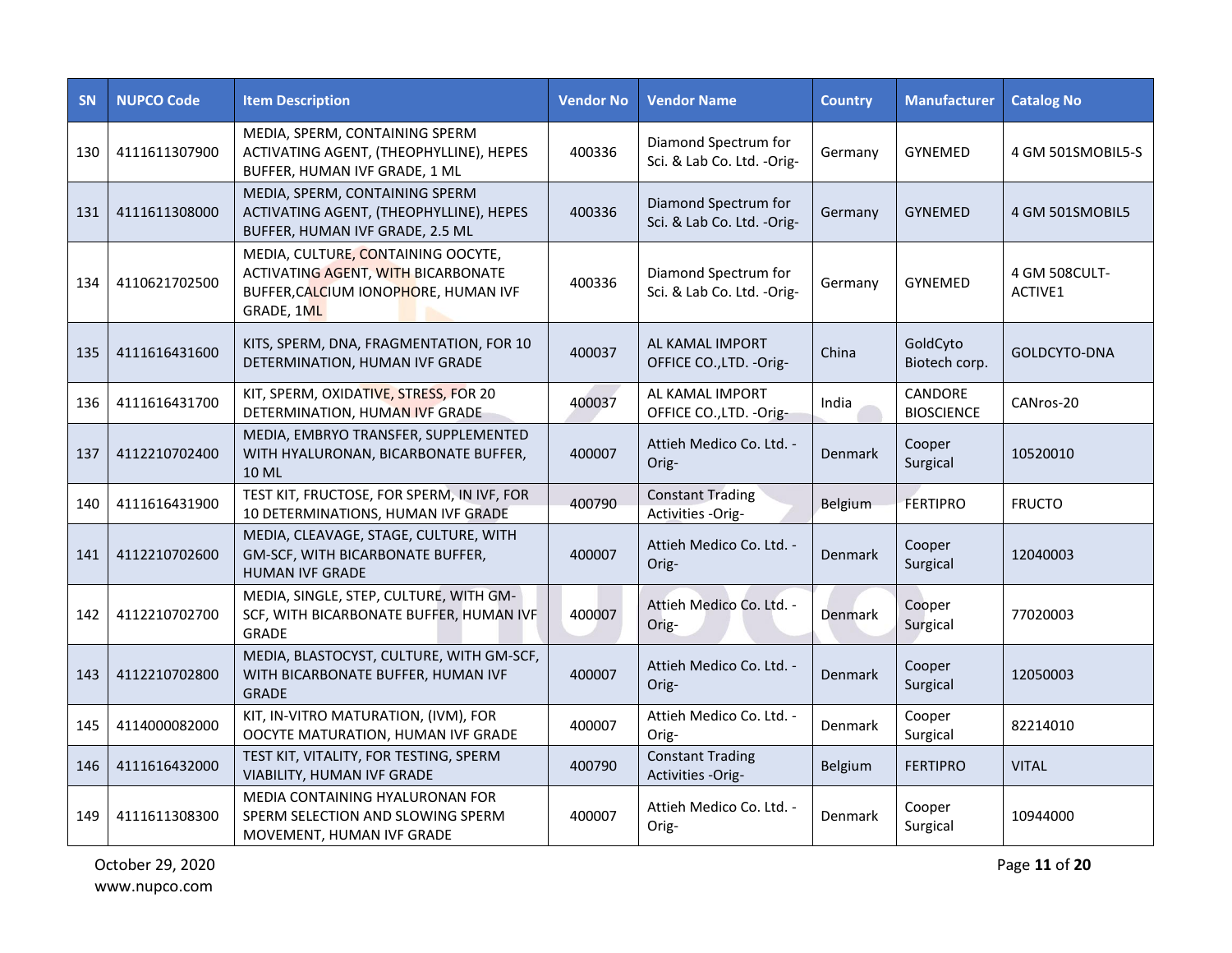| <b>SN</b> | <b>NUPCO Code</b> | <b>Item Description</b>                                                                                                                                                           | <b>Vendor No</b> | <b>Vendor Name</b>                                       | <b>Country</b>  | <b>Manufacturer</b>                                                             | <b>Catalog No</b> |
|-----------|-------------------|-----------------------------------------------------------------------------------------------------------------------------------------------------------------------------------|------------------|----------------------------------------------------------|-----------------|---------------------------------------------------------------------------------|-------------------|
| 151       | 4213170115300     | DRAPE PACK, ENDOMETRIAL SCRATCHING,<br>SURGICAL PROCEDURE, FOR OFFICE<br>HYSTEROSCOPY, (REFER CUSTOMIZED<br>SPECIFICATION & MATERIAL SHOULD C<br><b>ONFORM TO AORN STANDARDS)</b> | 400273           | <b>Arabian Medical</b><br>Products Manufactur -<br>Orig- | Saudi<br>Arabia | <b>ARABIAN</b><br><b>MEDICAL</b><br><b>PRODUCTS</b><br>MFG CO.<br><b>ENAYAH</b> | CPT-09511-015     |
| 152       | 4213170115400     | DRAPE PACK, SURGICAL PROCEDURE, FOR EGG<br>RETRIEVAL, (REFER CUSTOMIZED<br>SPECIFICATION & MATERIAL SHOULD<br><b>CONFORM TO AORN STANDARDS)</b>                                   | 400273           | Arabian Medical<br>Products Manufactur -<br>Orig-        | Saudi<br>Arabia | <b>ARABIAN</b><br><b>MEDICAL</b><br><b>PRODUCTS</b><br>MFG CO.<br><b>ENAYAH</b> | CPT-09511-014     |
| 153       | 4213170115500     | DRAPE PACK, SURGICAL PROCEDURE, FOR<br>EMBRYO TRANSFER, (REFER CUSTOMIZED<br><b>SPECIFICATION &amp; MATERIAL SHOULD</b><br><b>CONFORM TO AORN STANDARDS)</b>                      | 400273           | Arabian Medical<br>Products Manufactur -<br>Orig-        | Saudi<br>Arabia | <b>ARABIAN</b><br><b>MEDICAL</b><br><b>PRODUCTS</b><br>MFG CO.<br><b>ENAYAH</b> | CPT-09511-013     |
| 154       | 4213170115600     | DRAPE PACK, UROLOGY, SURGICAL<br>PROCEDURE, FOR TESTICULAR BIOPSY, (REFER<br><b>CUSTOMIZED SPECIFICATION &amp; MATERIAL</b><br>SHOULD CONFORM TO AORN ST ANDARDS)                 | 400273           | <b>Arabian Medical</b><br>Products Manufactur -<br>Orig- | Saudi<br>Arabia | <b>ARABIAN</b><br><b>MEDICAL</b><br><b>PRODUCTS</b><br>MFG CO.<br><b>ENAYAH</b> | CPT-09511-012     |
| 155       | 4112210703100     | CULTURE PLATE, FOR FREEZING, EMBRYO,<br><b>CONTAINS, 6 WELLS</b>                                                                                                                  | 400007           | Attieh Medico Co. Ltd. -<br>Orig-                        | Denmark         | Sparmed                                                                         | OOPW-SW03         |
| 156       | 4214320300100     | CATHETER, INSEMINATION, IUI, SHEPARD<br>INTRAUTERINE, TRANSFER SPERM INTO<br>UTERUS, SERILE, INDIVIDUALLY PACKED                                                                  | 400127           | Al Jedaie Technologies -<br>Orig-                        | France          | <b>CCD-LABS</b>                                                                 | 120400S           |
| 156       | 4214320300100     | CATHETER, INSEMINATION, IUI, SHEPARD<br>INTRAUTERINE, TRANSFER SPERM INTO<br>UTERUS, SERILE, INDIVIDUALLY PACKED                                                                  | 400163           | Genetics & Immunology<br>Technologies -Orig-             | Japan           | Kitazato                                                                        | 131182            |
| 157       | 4214320400500     | CATHETER, EMBRYO, REPLACEMENT, (SOFT)                                                                                                                                             | 400007           | Attieh Medico Co. Ltd. -<br>Orig-                        | Denmark         | Cooper<br>Surgical                                                              | <b>PE623</b>      |
| 158       | 4214320400600     | CATHETER, EMBRYO, REPLACEMENT, (RIGID)                                                                                                                                            | 400163           | Genetics & Immunology<br>Technologies -Orig-             | Japan           | Kitazato                                                                        | 215123            |
| 158       | 4214320400600     | CATHETER, EMBRYO, REPLACEMENT, (RIGID)                                                                                                                                            | 400007           | Attieh Medico Co. Ltd. -<br>Orig-                        | Denmark         | Cooper<br>Surgical                                                              | CE123             |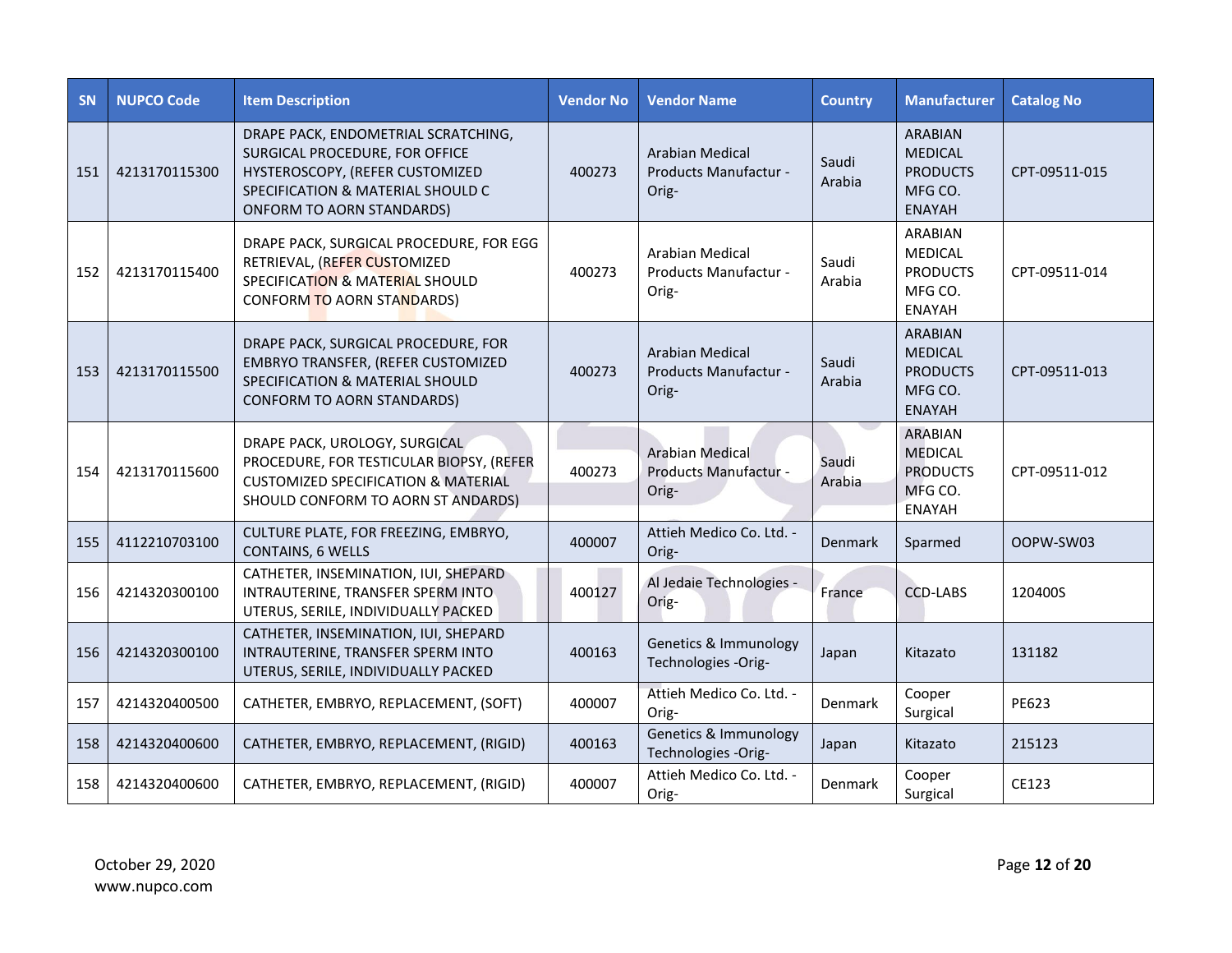| <b>SN</b> | <b>NUPCO Code</b> | <b>Item Description</b>                                                                             | <b>Vendor No</b> | <b>Vendor Name</b>                                   | <b>Country</b> | <b>Manufacturer</b>               | <b>Catalog No</b>                                 |
|-----------|-------------------|-----------------------------------------------------------------------------------------------------|------------------|------------------------------------------------------|----------------|-----------------------------------|---------------------------------------------------|
| 159       | 4214320400700     | CATHETER, EMBRYO, TRANSFER, SET, WITH<br>TRANSPARENT POLYETHYLENE CATHETER,<br>WITH STYLET, STERILE | 400007           | Attieh Medico Co. Ltd. -<br>Orig-                    | Denmark        | Cooper<br>Surgical                | <b>PES623</b>                                     |
| 159       | 4214320400700     | CATHETER, EMBRYO, TRANSFER, SET, WITH<br>TRANSPARENT POLYETHYLENE CATHETER,<br>WITH STYLET, STERILE | 400163           | Genetics & Immunology<br>Technologies -Orig-         | Japan          | Kitazato                          | 215023+294120                                     |
| 161       | 4112210700000     | DISH, CULTURE, 4-WELL, IVF GRADE                                                                    | 400264           | Hoshan Company LTD -<br>Orig-                        | Denmark        | Thermo<br>Scientific              | 144444                                            |
| 162       | 4112210700300     | DISH, CULTURE, 60 X 15 MM, IVF GRADE                                                                | 400264           | Hoshan Company LTD -<br>Orig-                        | Denmark        | Thermo<br>Scientific              | 150270                                            |
| 163       | 4112210703200     | ORGAN CULTURE, WITH CENTRAL WELL, IVF<br><b>GRADE</b>                                               | 400791           | Bio Tech Scientific &<br>Technical Co-Orig-          | <b>USA</b>     | CORNING /<br><b>FALCON</b>        | 353653                                            |
| 164       | 4112210400100     | TISSUE CULTURE, FLASK, WITH CANTED NECK,<br>50 ML                                                   | 400791           | Bio Tech Scientific &<br>Technical Co-Orig-          | <b>USA</b>     | CORNING /<br><b>FALCON</b>        | 353014                                            |
| 165       | 4112160002400     | MICROPIPETTE, BLASTOMERE, BIOPSY, SIZE<br>ON DEMAND                                                 | 400127           | Al Jedaie Technologies -<br>Orig-                    | <b>USA</b>     | <b>SUNLIGHT</b><br><b>MEDICAL</b> | SBB-25Z-30                                        |
| 166       | 4214320001700     | NEEDLE, ASPIRATION, SINGLE LUMEN, 17<br>GAUGE, AND LENGTH, APPROXIMATELY, 35<br><b>CM</b>           | 400336           | Diamond Spectrum for<br>Sci. & Lab Co. Ltd. -Orig-   | Germany        | <b>GYNEMED</b>                    | <b>ASSISTED</b><br><b>REPRODUCTION</b><br>CATALOG |
| 166       | 4214320001700     | NEEDLE, ASPIRATION, SINGLE LUMEN, 17<br>GAUGE, AND LENGTH, APPROXIMATELY, 35<br><b>CM</b>           | 400299           | Arabian Medical and<br>Pharmaceutical Co. -<br>Orig- | Australia      | COOK-<br><b>MEDICAL</b>           | K-OSN-1735-B-60                                   |
| 167       | 4214320001800     | NEEDLE, ASPIRATION, SINGLE LUMEN, 16<br>GAUGE, AND LENGTH, APPROXIMATELY, 35<br>CM.                 | 400336           | Diamond Spectrum for<br>Sci. & Lab Co. Ltd. -Orig-   | Germany        | <b>GYNEMED</b>                    | <b>ASSISTED</b><br><b>REPRODUCTION</b><br>CATALOG |
| 167       | 4214320001800     | NEEDLE, ASPIRATION, SINGLE LUMEN, 16<br>GAUGE, AND LENGTH, APPROXIMATELY, 35<br>CM.                 | 400299           | Arabian Medical and<br>Pharmaceutical Co. -<br>Orig- | Australia      | COOK-<br><b>MEDICAL</b>           | K-OSN-1635-B-60                                   |
| 168       | 4214320001900     | NEEDLE, OVUM, PICK-UP, TRANSVAGINAL,<br>DOUBLE LUMEN, 16 GAUGE, AND LENGTH,<br>APPROXIMATELY, 35CM  | 400299           | Arabian Medical and<br>Pharmaceutical Co. -<br>Orig- | Australia      | COOK-<br>MEDICAL                  | K-OPSD-1635-A-L                                   |
| 169       | 4214320002000     | NEEDLE, OVUM, PICK-UP, TRANSVAGINAL,<br>DOUBLE LUMEN, 17 GAUGE, AND LENGTH,<br>APPROXIMATELY, 35CM  | 400299           | Arabian Medical and<br>Pharmaceutical Co. -<br>Orig- | Australia      | COOK-<br><b>MEDICAL</b>           | K-OPSD-1735-A-L                                   |
| 170       | 4112151100400     | PIPETTE, SEROLOGICAL, CLEAR, POLYSTYRENE,<br>PLUGGED, BLUE, 5 ML, STERILE                           | 400264           | Hoshan Company LTD -<br>Orig-                        | South<br>Korea | Thermo<br>Scientific              | 170355N                                           |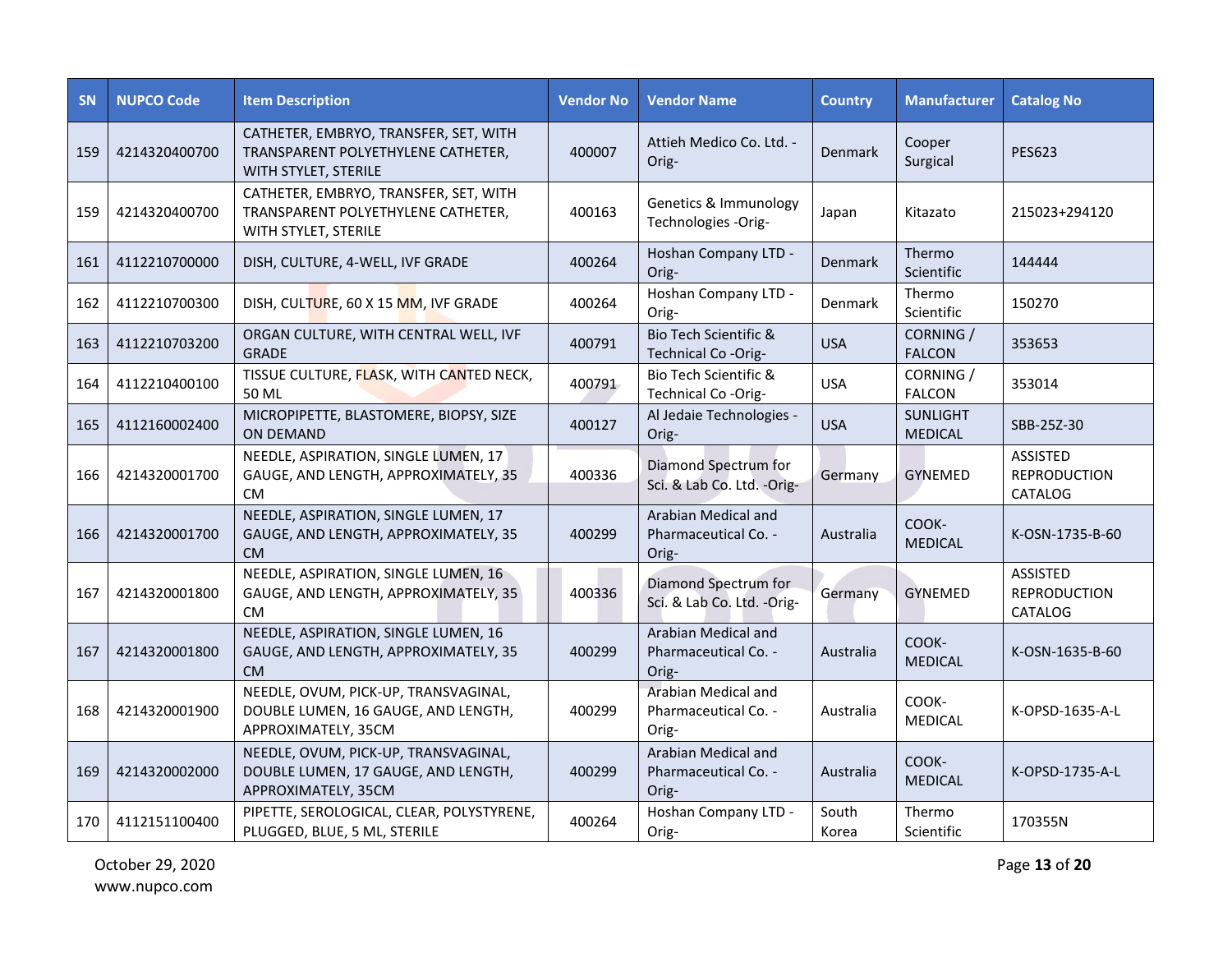| <b>SN</b> | <b>NUPCO Code</b> | <b>Item Description</b>                                                                 | <b>Vendor No</b> | <b>Vendor Name</b>                                   | <b>Country</b>    | <b>Manufacturer</b>        | <b>Catalog No</b>  |
|-----------|-------------------|-----------------------------------------------------------------------------------------|------------------|------------------------------------------------------|-------------------|----------------------------|--------------------|
| 171       | 4112151100700     | PIPETTE, SEROLOGICAL, CLEAR, POLYSTYRENE,<br>PLUGGED, RED, 10 ML, STERILE               | 400264           | Hoshan Company LTD -<br>Orig-                        | South<br>Korea    | Thermo<br>Scientific       | 170356N            |
| 172       | 4214320000100     | PIPETTE, TRANSFER, 25ML, CLEAR,<br>POLYSTYRENE, NON EMBRYOTOXIC, STERILE,<br><b>IVF</b> | 400791           | Bio Tech Scientific &<br>Technical Co-Orig-          | <b>USA</b>        | CORNING /<br><b>FALCON</b> | 357535             |
| 173       | 4114000000300     | PIPETTE, SEROLOGICAL, CLEAR, POLYSTYRENE,<br>PLUGGED, 1 ML, STERILE                     | 400264           | Hoshan Company LTD -<br>Orig-                        | South<br>Korea    | Thermo<br>Scientific       | 170353N            |
| 173       | 4114000000300     | PIPETTE, SEROLOGICAL, CLEAR, POLYSTYRENE,<br>PLUGGED, 1 ML, STERILE                     | 400791           | Bio Tech Scientific &<br>Technical Co-Orig-          | <b>USA</b>        | CORNING /<br><b>FALCON</b> | 357521             |
| 174       | 4112151101000     | PIPETTE, DENUDING, 135 MICROMETER,<br><b>STERILE</b>                                    | 400336           | Diamond Spectrum for<br>Sci. & Lab Co. Ltd. - Orig-  | Germany           | <b>GYNEMED</b>             | GY-135/20          |
| 174       | 4112151101000     | PIPETTE, DENUDING, 135 MICROMETER,<br><b>STERILE</b>                                    | 400163           | Genetics & Immunology<br>Technologies -Orig-         | United<br>Kingdom | Research<br>Instruments    | 7-72-2135          |
| 175       | 4112151101100     | PIPETTE, DENUDING, 140 MICROMETER,<br><b>STERILE</b>                                    | 400299           | Arabian Medical and<br>Pharmaceutical Co. -<br>Orig- | <b>USA</b>        | COOK-<br><b>MEDICAL</b>    | K-FPIP-1140-10BS-5 |
| 175       | 4112151101100     | PIPETTE, DENUDING, 140 MICROMETER,<br><b>STERILE</b>                                    | 400336           | Diamond Spectrum for<br>Sci. & Lab Co. Ltd. -Orig-   | Germany           | GYNEMED                    | GY-140/20          |
| 176       | 4112150904500     | PIPETTE, DENUDING, 150 MILLIMICRON,<br><b>STERILE</b>                                   | 400336           | Diamond Spectrum for<br>Sci. & Lab Co. Ltd. -Orig-   | Germany           | <b>GYNEMED</b>             | GY-150/20          |
| 177       | 4112151101200     | PIPETTE, DENUDING, 155 MICROMETER,<br><b>STERILE</b>                                    | 400336           | Diamond Spectrum for<br>Sci. & Lab Co. Ltd. -Orig-   | Germany           | GYNEMED                    | GY-155/20          |
| 178       | 4112151101300     | PIPETTE, DENUDING, 175 MICROMETER,<br><b>STERILE</b>                                    | 400336           | Diamond Spectrum for<br>Sci. & Lab Co. Ltd. -Orig-   | Germany           | <b>GYNEMED</b>             | GY-175/20          |
| 179       | 4112151101400     | PIPETTE, DENUDING, 170 MICROMETER,<br><b>STERILE</b>                                    | 400299           | Arabian Medical and<br>Pharmaceutical Co. -<br>Orig- | <b>USA</b>        | COOK-<br><b>MEDICAL</b>    | K-FPIP-1170-10BS-5 |
| 180       | 4112151101500     | PIPETTE, DENUDING, 275 MICROMETER,<br><b>STERILE</b>                                    | 400336           | Diamond Spectrum for<br>Sci. & Lab Co. Ltd. - Orig-  | Germany           | <b>GYNEMED</b>             | GY-275/20          |
| 181       | 4112151101600     | PIPETTE, DENUDING, 290 MICROMETER,<br><b>STERILE</b>                                    | 400336           | Diamond Spectrum for<br>Sci. & Lab Co. Ltd. -Orig-   | Germany           | GYNEMED                    | GY-290/20          |
| 182       | 4112150003500     | PIPETTE, DENUDING, 300 MICROMETER,<br><b>STERILE</b>                                    | 400299           | Arabian Medical and<br>Pharmaceutical Co. -<br>Orig- | <b>USA</b>        | COOK-<br><b>MEDICAL</b>    | K-FPIP-1300-10BS-5 |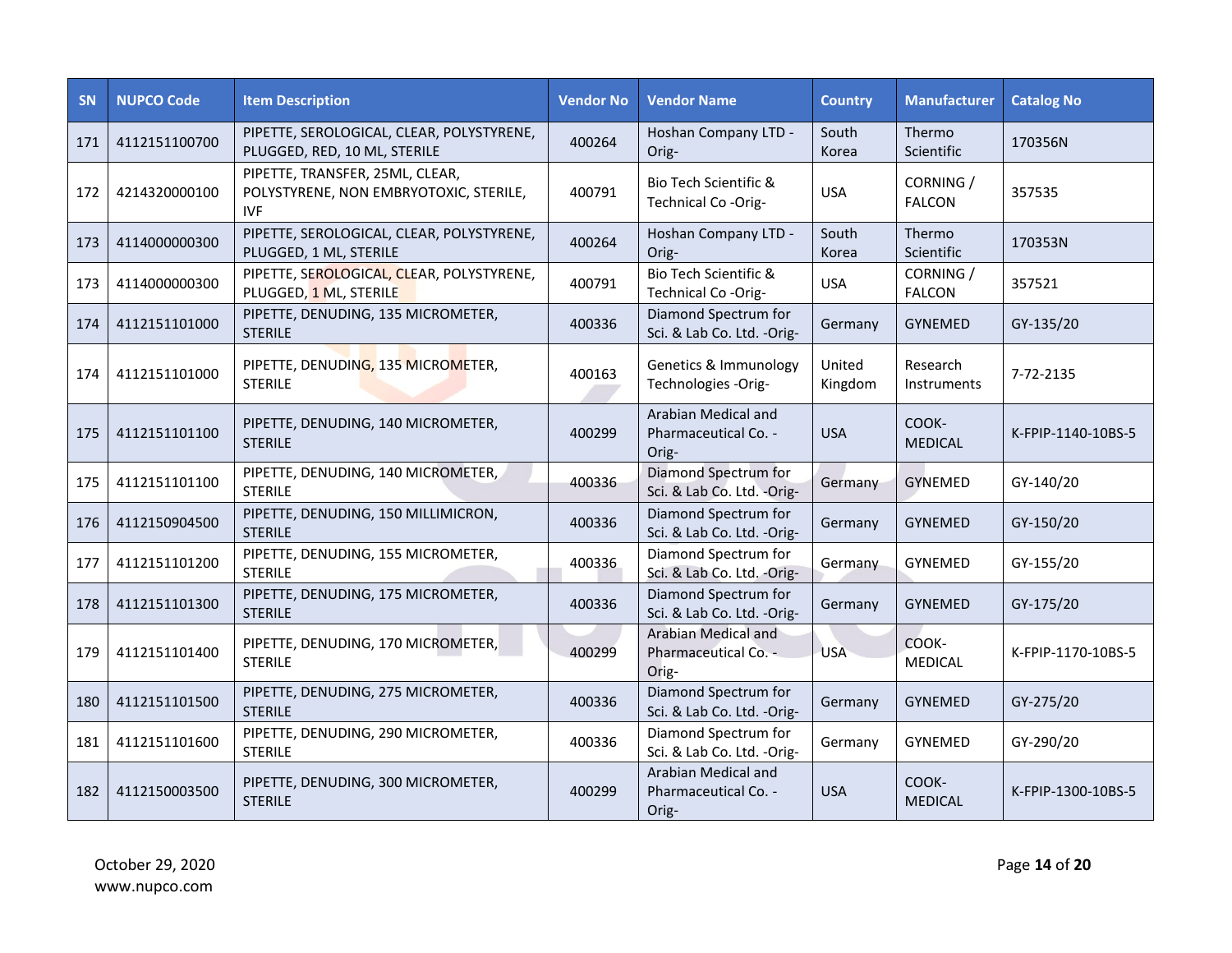| <b>SN</b> | <b>NUPCO Code</b> | <b>Item Description</b>                                                                                   | <b>Vendor No</b> | <b>Vendor Name</b>                                   | <b>Country</b>        | <b>Manufacturer</b>               | <b>Catalog No</b>                                      |
|-----------|-------------------|-----------------------------------------------------------------------------------------------------------|------------------|------------------------------------------------------|-----------------------|-----------------------------------|--------------------------------------------------------|
| 183       | 4214320100300     | PIPETTE, HOLDING, FOR ICSI, SIZE ON<br><b>DEMAND</b>                                                      | 400336           | Diamond Spectrum for<br>Sci. & Lab Co. Ltd. -Orig-   | Germany               | GYNEMED                           | <b>HOLDING</b><br>MICROPIPETTE PAGE<br><b>NO. 42</b>   |
| 183       | 4214320100300     | PIPETTE, HOLDING, FOR ICSI, SIZE ON<br><b>DEMAND</b>                                                      | 400127           | Al Jedaie Technologies -<br>Orig-                    | <b>USA</b>            | <b>SUNLIGHT</b><br><b>MEDICAL</b> | SHP-120-30                                             |
| 184       | 4214320100400     | PIPETTE, INJECTION, FOR ICSI, BEVELLED,<br>WITH SPIKE, SIZE ON DEMAND                                     | 400127           | Al Jedaie Technologies -<br>Orig-                    | <b>USA</b>            | <b>SUNLIGHT</b><br><b>MEDICAL</b> | SIC-50-30                                              |
| 184       | 4214320100400     | PIPETTE, INJECTION, FOR ICSI, BEVELLED,<br>WITH SPIKE, SIZE ON DEMAND                                     | 400336           | Diamond Spectrum for<br>Sci. & Lab Co. Ltd. -Orig-   | Germany               | <b>GYNEMED</b>                    | <b>INJECTION</b><br>MICROPIPETTE PAGE<br><b>NO. 43</b> |
| 185       | 4214320100500     | PIPETTE SPERMATID INJECTION FOR ICSI                                                                      | 400127           | Al Jedaie Technologies -<br>Orig-                    | <b>USA</b>            | <b>SUNLIGHT</b><br><b>MEDICAL</b> | SIC-90W-30                                             |
| 186       | 4214320002100     | STYLET, MALLEABLE, FOR DIFFICULT, EMBRYO<br>TRANSFER, SIZE AND LENGTH, ON DEMAND                          | 400007           | Attieh Medico Co. Ltd. -<br>Orig-                    | <b>Denmark</b>        | Cooper<br>Surgical                | 1816NST                                                |
| 186       | 4214320002100     | STYLET, MALLEABLE, FOR DIFFICULT, EMBRYO<br>TRANSFER, SIZE AND LENGTH, ON DEMAND                          | 400299           | Arabian Medical and<br>Pharmaceutical Co. -<br>Orig- | <b>USA</b>            | COOK-<br><b>MEDICAL</b>           | J-UOB-2828 - J-UOB-<br>2828                            |
| 189       | 4112170101000     | TEST TUBE, PLASTIC, 17 X 100 MM, ROUND<br>BOTTOM, INDIVIDUALLY WRAPPED, STERILE                           | 400791           | Bio Tech Scientific &<br>Technical Co -Orig-         | <b>USA</b>            | CORNING /<br><b>FALCON</b>        | 352001                                                 |
| 190       | 4112171000000     | TEST TUBE, PLASTIC, 5.5 ML, 12 X 75 MM,<br>ROUND BOTTOM, SNAP CAP, STERILE                                | 400791           | Bio Tech Scientific &<br>Technical Co-Orig-          | <b>USA</b>            | CORNING /<br><b>FALCON</b>        | 352054                                                 |
| 191       | 4112170101100     | TEST TUBE, PLASTIC, 70 X 120 MM, 14 ML,<br>WITH SCREW CAP, CONICAL BOTTOM                                 | 400264           | Hoshan Company LTD -<br>Orig-                        | <b>North</b><br>Korea | Thermo<br>Scientific              | 339650                                                 |
| 192       | 4229542103200     | DISINFECTANT, IVF, FOR HAND, (QUATERNARY)<br>AMMONIUM BASED), NON-EMBRYO TOXIC,<br>SPRAY, VOLUME, I LITER | 400127           | Al Jedaie Technologies -<br>Orig-                    | Germany               | <b>LABOTECT</b>                   | 17664                                                  |
| 193       | 4229542103300     | DISINFECTANT, IVF, FOR INCUBATORS AND<br>LAMINAR FLOW HOODS, (QUATERNARY<br>AMMONIUM BASED), 5 GALLON     | 400127           | Al Jedaie Technologies -<br>Orig-                    | Germany               | <b>LABOTECT</b>                   | 15101                                                  |
| 194       | 4112210703300     | DISH, EMBRYOSLIDE, 16 WELLS, COMPATIBLE<br>WITH EMBRYOSCOPE+, OR ANY OTHER<br>EQUIVALENT                  | 400007           | Attieh Medico Co. Ltd. -<br>Orig-                    | Denmark               | Vitrolife                         | 16450                                                  |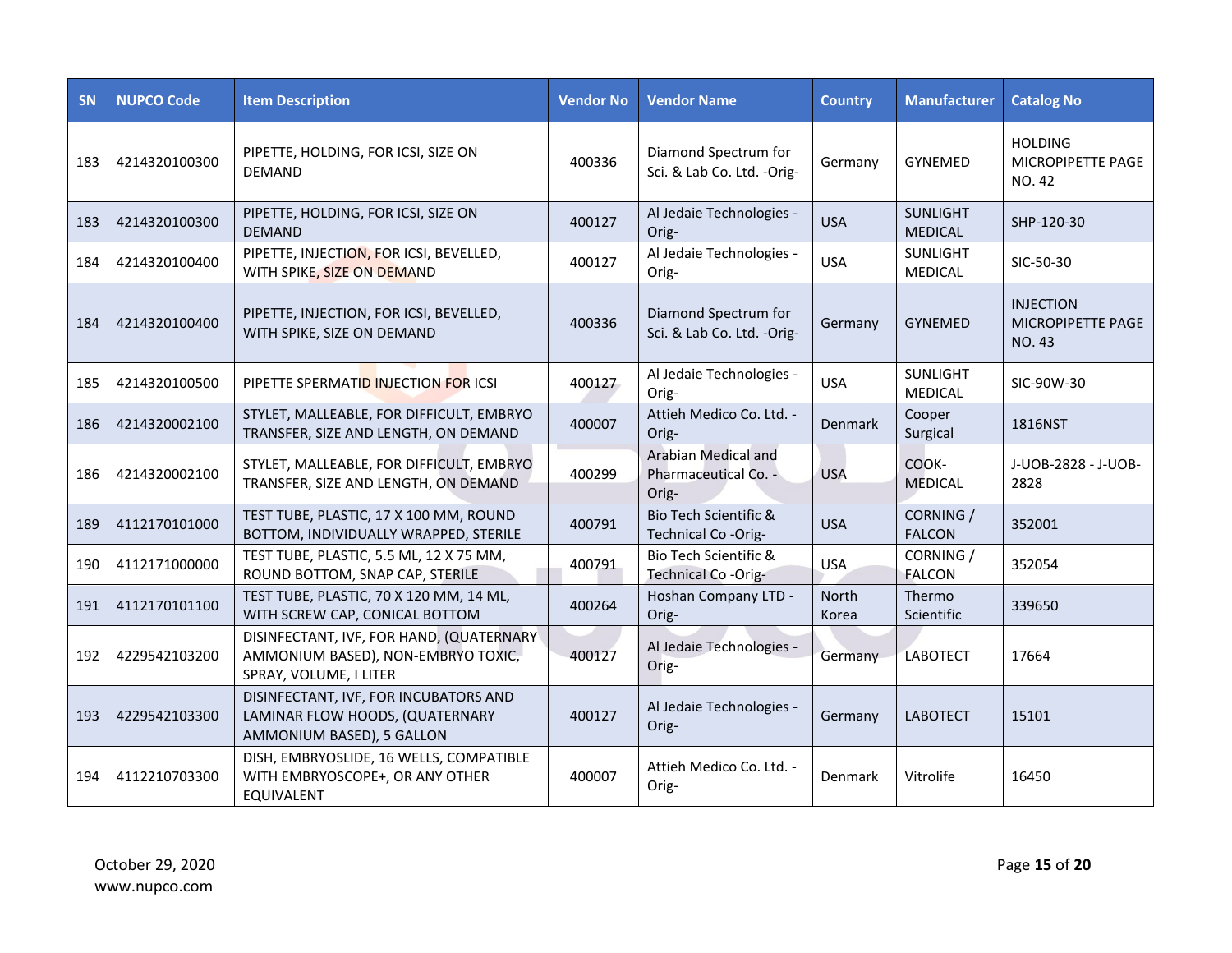| <b>SN</b> | <b>NUPCO Code</b> | <b>Item Description</b>                                                                                                           | <b>Vendor No</b> | <b>Vendor Name</b>                                      | <b>Country</b> | <b>Manufacturer</b>          | <b>Catalog No</b> |
|-----------|-------------------|-----------------------------------------------------------------------------------------------------------------------------------|------------------|---------------------------------------------------------|----------------|------------------------------|-------------------|
| 195       | 4112210703400     | DISH, EMBRYOSLIDE, 12 WELLS, COMPATIBLE<br>WITH EMBRYOSCOPE, OR ANY OTHER<br><b>EQUIVALENT</b>                                    | 400007           | Attieh Medico Co. Ltd. -<br>Orig-                       | Denmark        | Vitrolife                    | 16350             |
| 196       | 4214320400800     | CATHETER, EMBRYO, REPLACEMENT, WITH<br>ECHO TIP SOFT OR RIGID (TYPE ON DEMAND)                                                    | 400299           | Arabian Medical and<br>Pharmaceutical Co. -<br>Orig-    | <b>USA</b>     | COOK-<br><b>MEDICAL</b>      | K-JETS-7019-ET    |
| 197       | 4112210703500     | DISH, ICSI, 50 X 9 MM, PLASTIC, IVF GRADE,<br><b>STERILE</b>                                                                      | 400007           | Attieh Medico Co. Ltd. -<br>Orig-                       | Denmark        | Sparmed                      | OOPW-IC03         |
| 198       | 4214320002200     | PIPPETE, TRANSFER, 3 ML, WITH 1 ML AND 2<br>ML GRADUATION, SINGLE WRAPPED, STERILE                                                | 400264           | Hoshan Company LTD -<br>Orig-                           | Mexico         | Thermo<br>Scientific         | 225-1S            |
| 200       | 4227160019700     | NEEDLE GUIDE, ULTRASOUND, FOR<br>ULTRASOUND PROBE, 17 GAUGE, SHOULD BE<br>COMPATIBLE WITH EACH HOSPITAL<br>REQUREMENT, DISPOSABLE | 400163           | Genetics & Immunology<br>Technologies -Orig-            | <b>USA</b>     | Civco Medical<br>Instruments | 614-079           |
| 201       | 4227160019800     | NEEDLE GUIDE, ULTRASOUND, FOR<br>ULTRASOUND PROBE, 16 GAUGE, SHOULD BE<br>COMPATIBLE WITH EACH HOSPITAL<br>REQUREMENT, DISPOSABLE | 400163           | <b>Genetics &amp; Immunology</b><br>Technologies -Orig- | <b>USA</b>     | Civco Medical<br>Instruments | 614-079           |
| 202       | 4110302500900     | CRYOTOP, FOR VITRIFICATION, OPEN SYSTEM                                                                                           | 400007           | Attieh Medico Co. Ltd. -<br>Orig-                       | Denmark        | Cooper<br>Surgical           | 42782001          |
| 202       | 4110302500900     | CRYOTOP, FOR VITRIFICATION, OPEN SYSTEM                                                                                           | 400163           | <b>Genetics &amp; Immunology</b><br>Technologies -Orig- | Japan          | Kitazato                     | 81111             |
| 203       | 4110302501000     | CRYOTOP, FOR VITRIFICATION, CLOSED<br>SYSTEM                                                                                      | 400163           | Genetics & Immunology<br>Technologies -Orig-            | Japan          | Kitazato                     | 81121             |
| 204       | 4110302501100     | CRYOCARRIER, FOR VITRIFICATION, OPEN<br>SYSTEM                                                                                    | 400007           | Attieh Medico Co. Ltd. -<br>Orig-                       | Denmark        | Cooper<br>Surgical           | 40771401          |
| 206       | 4110302501300     | CRYOPEN, FOR FREEZING, LABELLING, SET, 4<br>COLORS, NON EMBRYO, TOXIC                                                             | 400264           | Hoshan Company LTD -<br>Orig-                           | China          | Thermo<br>Scientific         | 339993            |
| 209       | 4228150906500     | CONTAINER, SEMEN, COLLECTION, 100 ML,<br><b>STERILE</b>                                                                           | 400264           | Hoshan Company LTD -<br>Orig-                           | Mexico         | Thermo<br>Scientific         | 1200RG53-1000     |
| 210       | 4112160000800     | PIPETTE TIPS, 50-200 MICROLITER, (STERILE<br>AND SINGLE WRAPPED), DISPOSABLE                                                      | 400791           | Bio Tech Scientific &<br>Technical Co-Orig-             | Germany        | <b>CAPP</b>                  | 5030072C          |
| 211       | 4112151101700     | PIPETTE TIPS, 0.5-10 MICROLITER, (STERILE<br>AND SINGLE WRAPPED), DISPOSABLE                                                      | 400791           | Bio Tech Scientific &<br>Technical Co-Orig-             | Germany        | CAPP                         | 5030042C          |
| 212       | 4112151101800     | PIPETTE TIPS, 200-1000 MCL, (STERILE AND<br>SINGLE WRAPPED), DISPOSABLE                                                           | 400264           | Hoshan Company LTD -<br>Orig-                           | <b>USA</b>     | Thermo<br>Scientific         | $111-S-Q$         |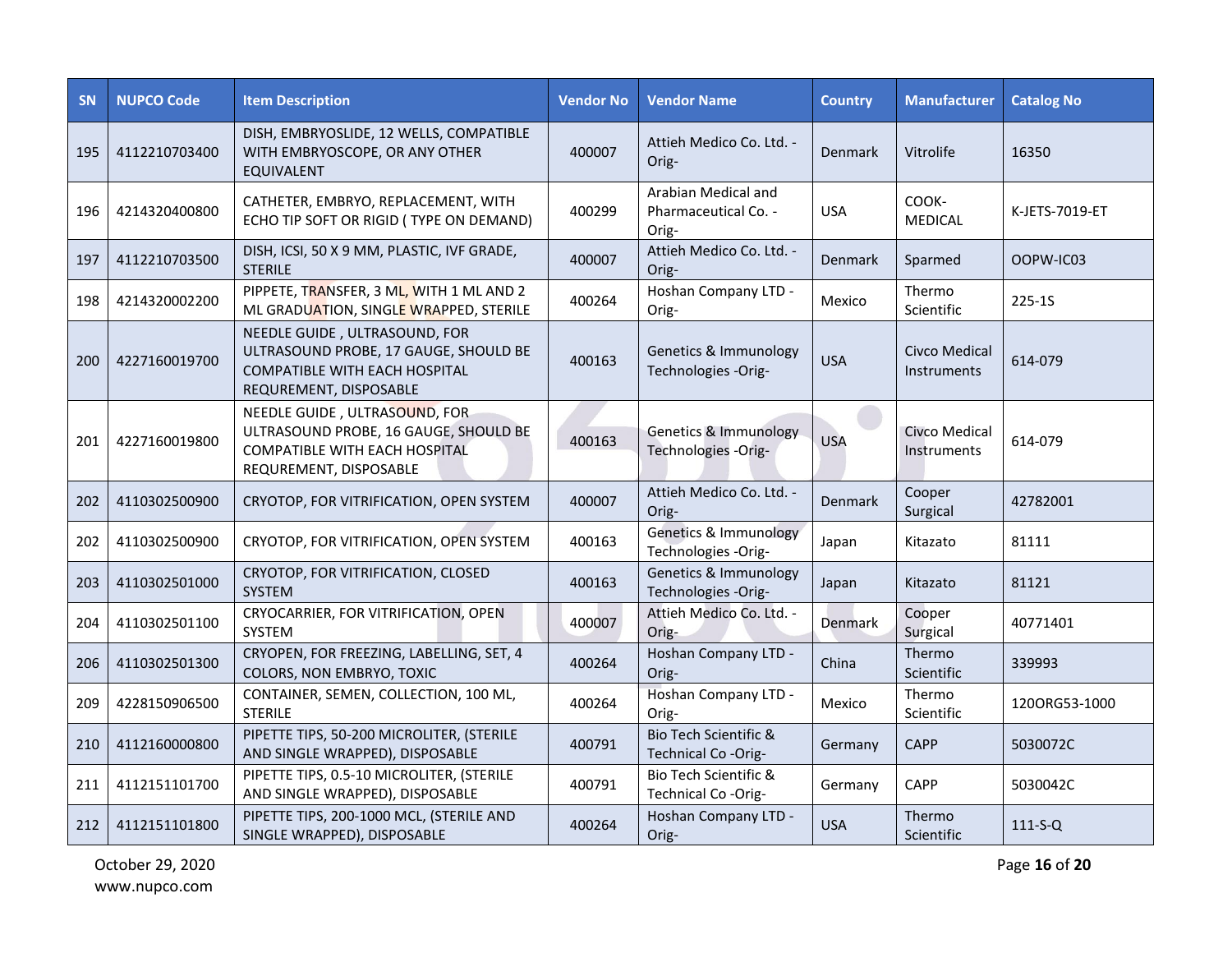| <b>SN</b> | <b>NUPCO Code</b> | <b>Item Description</b>                                                                                                                           | <b>Vendor No</b> | <b>Vendor Name</b>                                      | <b>Country</b> | <b>Manufacturer</b>        | <b>Catalog No</b>   |
|-----------|-------------------|---------------------------------------------------------------------------------------------------------------------------------------------------|------------------|---------------------------------------------------------|----------------|----------------------------|---------------------|
| 213       | 4112151101900     | PIPETTE TIPS, 0.2-10 MICROLITER, RACK OF 96<br>TIPS WITH FILTER                                                                                   | 400791           | Bio Tech Scientific &<br>Technical Co-Orig-             | <b>USA</b>     | CORNING /<br><b>AXYGEN</b> | TF-400-R-S          |
| 214       | 4112151102000     | PIPETTE TIPS, 200-1000 MICROLITER, RACK OF<br>96 TIPS WITH FILTER                                                                                 | 400791           | Bio Tech Scientific &<br>Technical Co-Orig-             | <b>USA</b>     | CORNING /<br>AXYGEN        | TF-1000-R-S         |
| 215       | 4214320001300     | PIPETTE TIPS, 2-200 MICROLITER, RACK OF 96<br>TIPS WITH FILTER                                                                                    | 400791           | Bio Tech Scientific &<br>Technical Co-Orig-             | <b>USA</b>     | CORNING /<br>AXYGEN        | TF-200-R-S          |
| 217       | 4112210703700     | DISH, PICSI, WITH HYALURONAN, MICRODOTS,<br>FOR SPERM SELECTION                                                                                   | 400007           | Attieh Medico Co. Ltd. -<br>Orig-                       | Denmark        | Cooper<br>Surgical         | BCT-PICSI-20        |
| 218       | 4115000039000     | TUBING SET, IVF, SILICONE HYDROPHOBIC,<br>WITH ATTACHED, 0.2 MICRON, FILTER, FOR<br>OOCYTE, SUCTION PUMP, SIZE ON DEMAND,<br>DISPOSABLE, STER ILE | 400007           | Attieh Medico Co. Ltd. -<br>Orig-                       | Denmark        | Cooper<br>Surgical         | <b>VTS200</b>       |
| 219       | 4220340227900     | FILTER, GAS LINE, FOR HEPA AND VOC<br>FILTRATION, (REMOVES ALDEHYDES,<br>FORMALDEHYDES, AND ACETALEDEHYDES)                                       | 400007           | Attieh Medico Co. Ltd. -<br>Orig-                       | Denmark        | Cooper<br>Surgical         | ULTRA-001           |
| 221       | 4222200501100     | VOC FILTER COMPATIBLE WITH K-SYSTEM<br>INCUBATOR, OR ANY EQUIVALENT                                                                               | 400163           | <b>Genetics &amp; Immunology</b><br>Technologies -Orig- | <b>USA</b>     | Cooper<br>Surgical         | 59558               |
| 222       | 4218180300500     | SENSOR, OXYGEN, COMPATIBLE WITH, K-<br>SYSTEM INCUBATOR, OR ANY EQUIVALENT                                                                        | 400163           | Genetics & Immunology<br>Technologies -Orig-            | <b>USA</b>     | Cooper<br>Surgical         | 54019               |
| 223       | 4218180302300     | SENSOR, CO2, COMPATIBLE WITH, K-SYSTEM,<br>INCUBATOR, OR ANY EQUIVALENT                                                                           | 400163           | Genetics & Immunology<br>Technologies -Orig-            | <b>USA</b>     | Cooper<br>Surgical         | 57137               |
| 224       | 4111533600200     | ULTRAVIOLET FILTRATION LAMP COMPATIBLE<br>WITH K-SYSTEM INCUBATOR, OR ANY<br><b>EQUIVALENT</b>                                                    | 400163           | Genetics & Immunology<br>Technologies -Orig-            | <b>USA</b>     | Cooper<br>Surgical         | 54015               |
| 225       | 4218180302400     | SENSOR, OXYGEN, COMPATIBLE WITH,<br>LABOTECT, C200 INCUBATOR, OR ANY<br>EQUIVALENT                                                                | 400127           | Al Jedaie Technologies -<br>Orig-                       | Germany        | <b>LABOTECT</b>            | 10633               |
| 226       | 4218180302500     | SENSOR, CO2, COMPATIBLE WITH, LABOTECT,<br>C200 INCUBATOR, OR ANY EQUIVALENT                                                                      | 400127           | Al Jedaie Technologies -<br>Orig-                       | Germany        | <b>LABOTECT</b>            | 14570               |
| 227       | 4218180302600     | SENSOR, OXYGEN, COMPATIBLE WITH,<br>EMBRYOSCOPE INCUBATOR, OR ANY<br>EQUIVALENT                                                                   | 400007           | Attieh Medico Co. Ltd. -<br>Orig-                       | Denmark        | Vitrolife                  | ESD-O2              |
| 228       | 4218180302700     | SENSOR, CO2, COMPATIBLE WITH,<br>EMBRYOSCOPE INCUBATOR, OR ANY<br><b>EQUIVALENT</b>                                                               | 400007           | Attieh Medico Co. Ltd. -<br>Orig-                       | Denmark        | Vitrolife                  | ESD-CO <sub>2</sub> |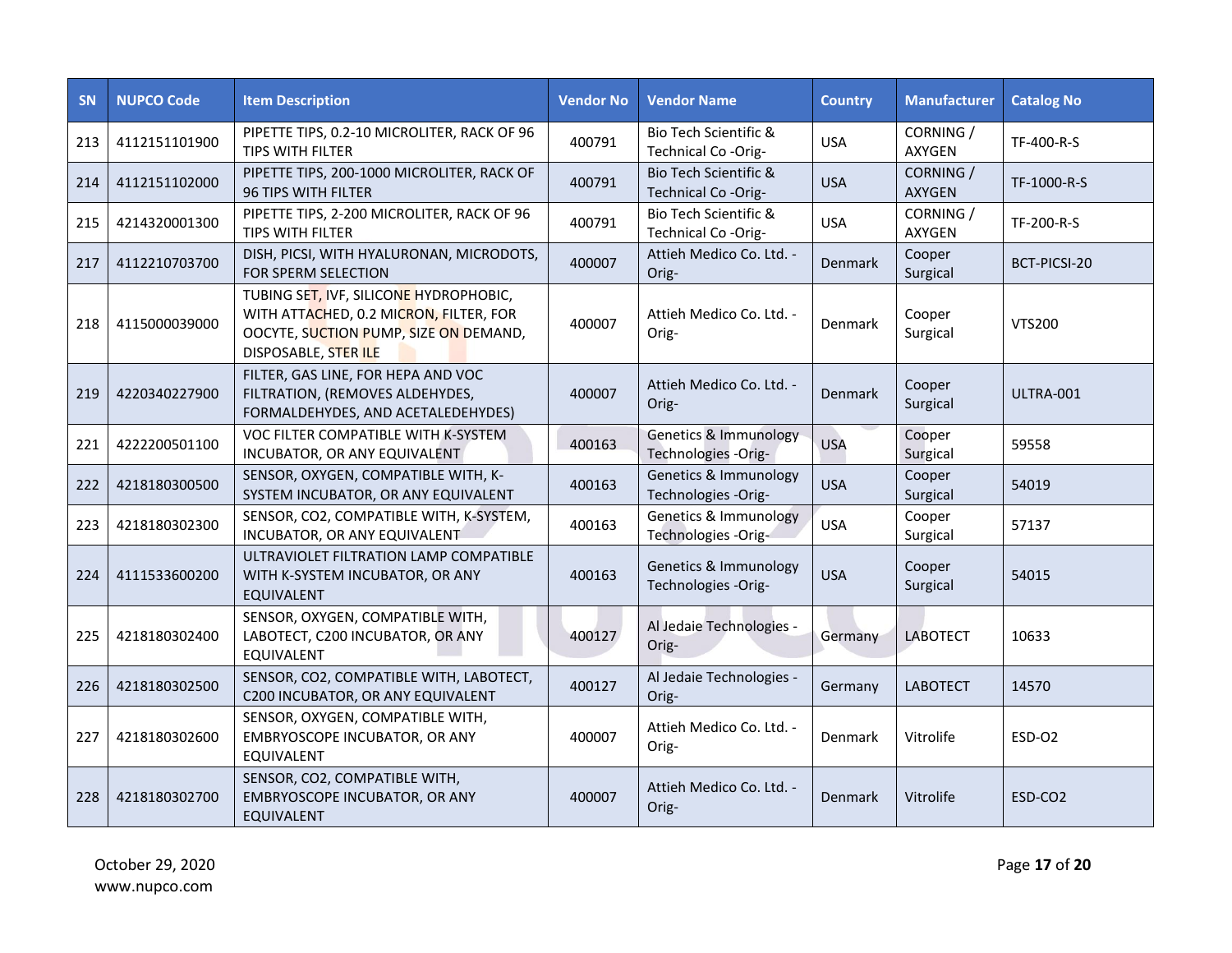| <b>SN</b> | <b>NUPCO Code</b> | <b>Item Description</b>                                                                              | <b>Vendor No</b> | <b>Vendor Name</b>                                   | <b>Country</b> | <b>Manufacturer</b>        | <b>Catalog No</b> |
|-----------|-------------------|------------------------------------------------------------------------------------------------------|------------------|------------------------------------------------------|----------------|----------------------------|-------------------|
| 229       | 4218180302800     | SENSOR, CO2, COMPATIBLE WITH,<br>EMBRYOSCOPE+ INCUBATOR, OR ANY<br>EQUIVALENT                        | 400007           | Attieh Medico Co. Ltd. -<br>Orig-                    | Denmark        | Vitrolife                  | $ESD + CO2$       |
| 230       | 4218180302900     | SENSOR, OXYGEN, COMPATIBLE WITH,<br>EMBRYOSCOPE+ INCUBATOR, OR ANY<br><b>EQUIVALENT</b>              | 400007           | Attieh Medico Co. Ltd. -<br>Orig-                    | Denmark        | Vitrolife                  | $ESD+-O2$         |
| 231       | 4110302501400     | CRYO, ALUMINIUM, VISTUBE, OR STRAW,<br>GOBLET HOLDER, (CRYOCANE), 13 MM, 4<br><b>PLACES</b>          | 400007           | Attieh Medico Co. Ltd. -<br>Orig-                    | Denmark        | Sparmed                    | OOCW-CC11         |
| 232       | 4110302501500     | CRYO, ALUMINIUM, VISTUBE, OR STRAW,<br>GOBLET HOLDER, (CRYOCANE), 10 MM, 4<br><b>PLACES</b>          | 400007           | Attieh Medico Co. Ltd. -<br>Orig-                    | Denmark        | Sparmed                    | OOCW-CC31         |
| 237       | 4112180600800     | CRYOVIALS, UPRIGHT, 1.8 TO 2.0ML WITH<br>AIRTIGHT SCREW-CAP                                          | 400264           | Hoshan Company LTD -<br>Orig-                        | China          | Thermo<br>Scientific       | 375418            |
| 238       | 4112210700100     | DISH, CULTURE, FOR OOCYTE COLLECTION,<br>100 X 20 MM, IVF GRADE                                      | 400791           | Bio Tech Scientific &<br>Technical Co-Orig-          | <b>USA</b>     | CORNING /<br><b>FALCON</b> | 353003            |
| 242       | 4227201809800     | HALOGEN LAMPS FOR INVERTED MICROSCOPE<br>(SHOULD BE COMPATIBLE BETWEEN EACH<br>HOSPITAL REQUIREMENT) | 400007           | Attieh Medico Co. Ltd. -<br>Orig-                    | Germany        | <b>CARL ZEISS</b>          | 380059-1660-000   |
| 243       | 4224170701300     | CRYO METALS, TAG, COLOUR CODED, FOR<br>ALUMINIUM, VISTUBE, HOLDER                                    | 400007           | Attieh Medico Co. Ltd. -<br>Orig-                    | Denmark        | Sparmed                    | OOCW-PT01         |
| 244       | 4115000039100     | PIPETTOR, STRIPPER, FOR THE USE WITH,<br><b>DENUDING PIPETTE</b>                                     | 400299           | Arabian Medical and<br>Pharmaceutical Co. -<br>Orig- | <b>USA</b>     | COOK-<br><b>MEDICAL</b>    | K-MPH-1000        |
| 245       | 4115000039200     | PIPETTOR, FOR USE WITH, PIPETTE TIPS, SIZE:<br>0.5-10 MICROLITER                                     | 400264           | Hoshan Company LTD -<br>Orig-                        | Finland        | Thermo<br>Scientific       | 4640000           |
| 246       | 4115000039300     | PIPETTOR, FOR USE WITH, PIPETTE TIPS, SIZE:<br>50-200 MICROLITER                                     | 400264           | Hoshan Company LTD -<br>Orig-                        | Finland        | Thermo<br>Scientific       | 4640050           |
| 247       | 4115000039400     | PIPETTOR, FOR USE WITH, PIPETTE TIPS, SIZE:<br>200-1000 MICROLITER                                   | 400264           | Hoshan Company LTD -<br>Orig-                        | Finland        | Thermo<br>Scientific       | 4640060           |
| 248       | 4112151102100     | PIPETTE, DISPENSER, THUMB, PUMP,<br>KNURLED, FOR USE WITH, 5 ML AND 10 ML,<br>SEROLOGICAL, PIPETTES  | 400791           | Bio Tech Scientific &<br>Technical Co-Orig-          | <b>USA</b>     | CORNING /<br><b>FALCON</b> | 357471            |
| 250       | 4111583600300     | PRE-STAINED SLIDE FOR SPERM<br>MORPHOLOGY ASSESSMENT                                                 | 400037           | AL KAMAL IMPORT<br>OFFICE CO., LTD. - Orig-          | Spain          | Microbtic                  | MRF-SB            |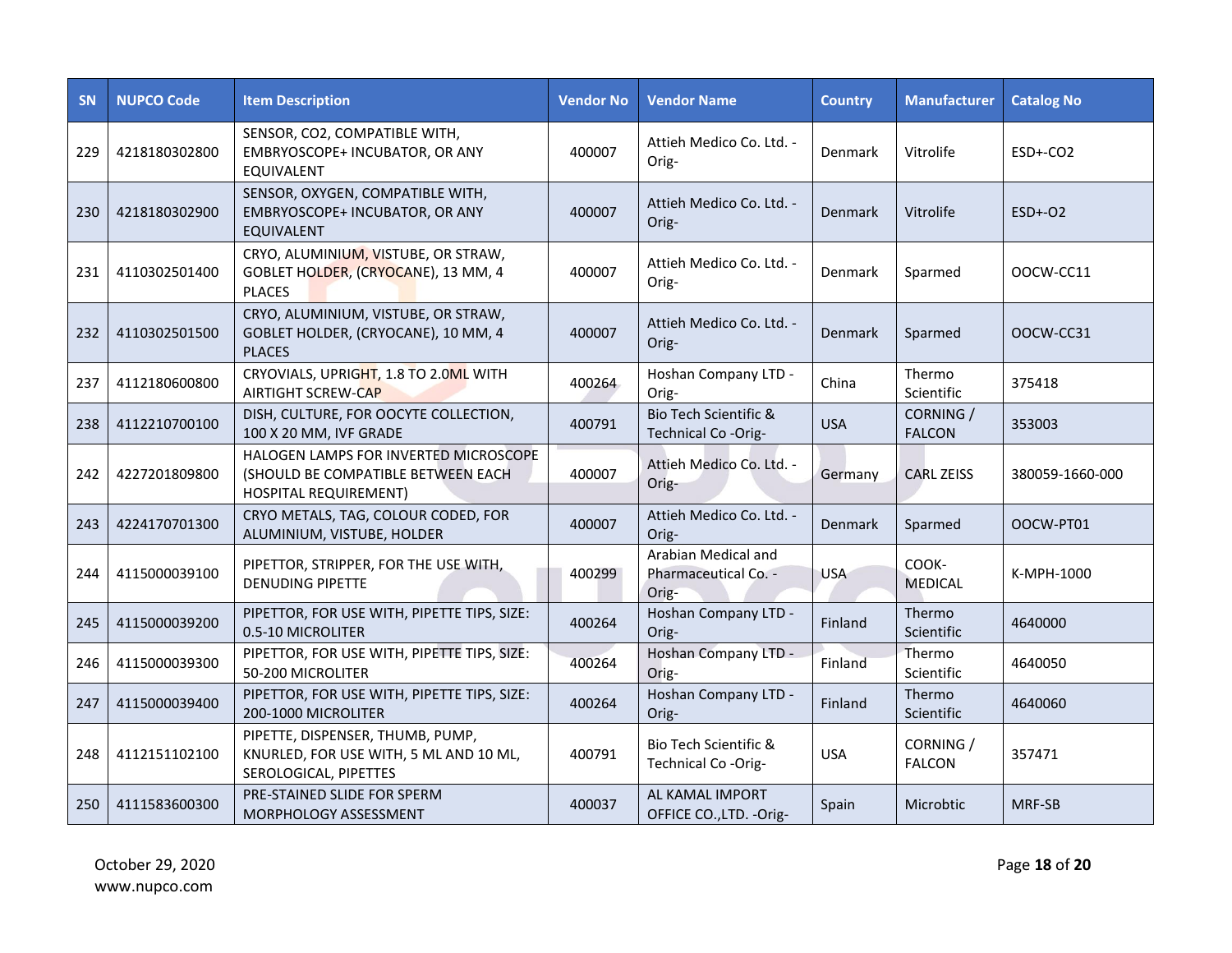| <b>SN</b> | <b>NUPCO Code</b> | <b>Item Description</b>                                                                                          | <b>Vendor No</b> | <b>Vendor Name</b>                                  | <b>Country</b> | <b>Manufacturer</b>        | <b>Catalog No</b>                   |
|-----------|-------------------|------------------------------------------------------------------------------------------------------------------|------------------|-----------------------------------------------------|----------------|----------------------------|-------------------------------------|
| 252       | 4111583600400     | QC-BEADS, SUSPENSION, OF LATEX, FOR<br>QUALITY CONTROL, OF COUNTING SPERMS                                       | 400037           | AL KAMAL IMPORT<br>OFFICE CO., LTD. - Orig-         | <b>USA</b>     | Bioscreen,<br>Inc.         | $QC-B$                              |
| 253       | 4110293000200     | SLIDE, STANDARD COUNT, TWO CHAMBER,<br>FOR CASA ANALYZER                                                         | 400037           | AL KAMAL IMPORT<br>OFFICE CO., LTD. - Orig-         | China          | Goldcyto<br>Biotech corp.  | MOT-10-02-PH                        |
| 256       | 4222200501200     | FILTER VOC, COMPATIBLE FOR, BINDER,<br><b>INCUBATOR</b>                                                          | 400336           | Diamond Spectrum for<br>Sci. & Lab Co. Ltd. -Orig-  | Singapore      | <b>ESCO</b>                | <b>ESCO MIRI CATALOG</b>            |
| 257       | 4227150400100     | SENSOR, OXYGEN, COMPATIBLE FOR, ESCO-<br>MIRI, INCUBATOR, OR ANY OTHER<br><b>EQUIVALENT</b>                      | 400336           | Diamond Spectrum for<br>Sci. & Lab Co. Ltd. -Orig-  | Singapore      | <b>ESCO</b>                | <b>ESCO MIRI CATALOG</b>            |
| 258       | 4227150400200     | SENSOR, CO2, COMPATIBLE FOR, ESCO-MIRI,<br>INCUBATOR, OR ANY OTHER EQUIVALENT                                    | 400336           | Diamond Spectrum for<br>Sci. & Lab Co. Ltd. - Orig- | Singapore      | <b>ESCO</b>                | <b>ESCO MIRI CATALOG</b>            |
| 260       | 4112210700500     | DISH, TISSUE CULTURE, IVF GRADE, 35 X 10<br><b>MM</b>                                                            | 400791           | Bio Tech Scientific &<br>Technical Co -Orig-        | <b>USA</b>     | CORNING /<br><b>FALCON</b> | 353001                              |
| 261       | 4214320400900     | CATHETER, TRANSMYOMETRIAL, EMBRYO,<br>TRANSFER, 18 GAUGE                                                         | 400163           | Genetics & Immunology<br>Technologies -Orig-        | Japan          | Kitazato                   | 268003                              |
| 262       | 4218190014400     | FILTERS, COMPATIBLE WITH, PORTABLE ZIVF-<br>AIRE, AND ZANDAIR FILTER SET, TO CLEAN AIR,<br><b>INSIDE IVF LAB</b> | 400007           | Attieh Medico Co. Ltd. -<br>Orig-                   | <b>USA</b>     | Hamilton<br><b>Thorne</b>  | Z RK301/ Z RK203                    |
| 263       | 4214320002400     | GLASS PIPETTE, PASTEUR, AROUND 7 INCHES<br>LONG, NON PLUGGED, STERILE                                            | 400007           | Attieh Medico Co. Ltd. -<br>Orig-                   | Denmark        | Cooper<br>Surgical         | PP-9-1000                           |
| 265       | 4214320002500     | GLASS PIPETTE, IVF, PASTEUR, 5.75 INCHES<br>LONG, NON-COTTON, PLUGGED, STERILE                                   | 400007           | Attieh Medico Co. Ltd. -<br>Orig-                   | Denmark        | Cooper<br>Surgical         | PP-5.75-1000                        |
| 266       | 4228160400800     | QUATERNARY, AMMONIUM, BASED<br>DISINFECTANT, FOR LABORATORY, FLOORS<br>AND SURFACES, 5 GALLON                    | 400007           | Attieh Medico Co. Ltd. -<br>Orig-                   | Denmark        | Sparmed                    | OODSF-02000                         |
| 271       | 4218190014500     | KIT, ZANDAIR FILTER, COMPATIBLE WITH<br>PCOC3, OR ANY OTHER EQUIVALENT                                           | 400007           | Attieh Medico Co. Ltd. -<br>Orig-                   | <b>USA</b>     | Hamilton<br>Thorne         | Z RK019/ Z RK025/ Z<br><b>RK026</b> |
| 272       | 4115000039600     | SPERM, COUNTING, CHAMBER, COMPATIBLE<br>WITH MAKLER SPECIFICATIONS, DISPOSABLE                                   | 400007           | Attieh Medico Co. Ltd. -<br>Orig-                   | <b>USA</b>     | Hamilton<br>Thorne         | DRM-600                             |
| 273       | 4115000039700     | SPERM, COUNTING, CHAMBER, COMPATIBLE<br>WITH MAKLER SPECIFICATIONS, REUSABLE                                     | 400007           | Attieh Medico Co. Ltd. -<br>Orig-                   | Denmark        | Cooper<br>Surgical         | 10001                               |